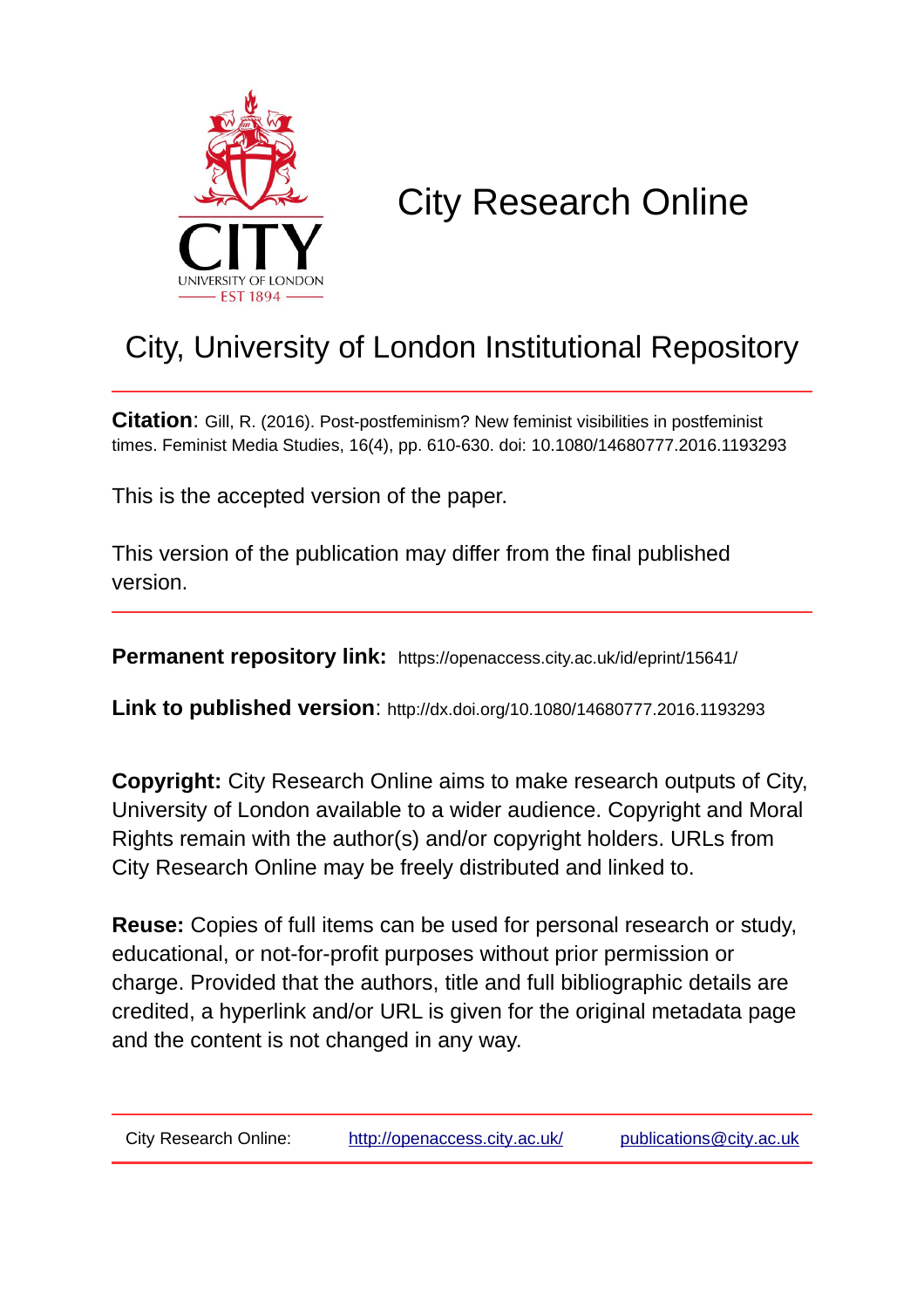**Post-postfeminism? New feminist visibilities in postfeminist times Rosalind Gill**

**Paper submitted to Feminist Media Studies special issue on inter-generational feminism**

**Rosalind Gill Department of Sociology City University London Northampton Square London EC1V0HP**

**[Rosalind.Gill.2@city.ac.uk](mailto:Rosalind.Gill.2@city.ac.uk)**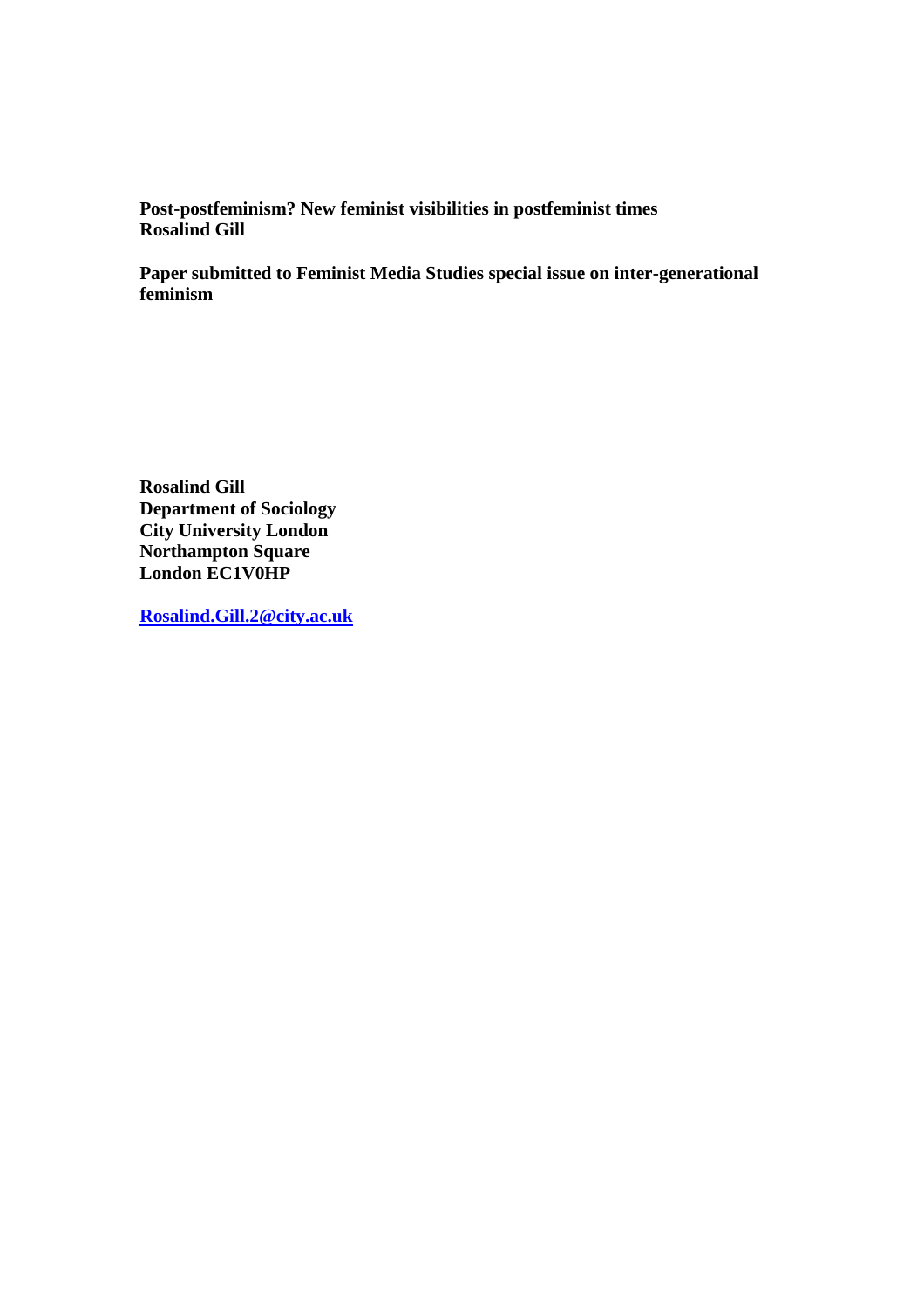# **Post-postfeminism? New feminist visibilities and postfeminist times**

# **Abstract**

This article contributes to debates about the value and utility of the notion of postfeminism for a seemingly "new" moment marked by a resurgence of interest in feminism in the media and among young women. The paper reviews current understandings of postfeminism and criticisms of the term's failure to speak to or connect with contemporary feminism. It offers a defence of the continued importance of a critical notion of postfeminism, used as an analytical category to capture a distinctive contradictory-but-patterned sensibility intimately connected to neoliberalism. The paper raises questions about the meaning of the apparent new visibility of feminism and highlights the multiplicity of different feminisms currently circulating in mainstream media culture – which exist in tension with each other. I argue for the importance of being able to "think together" the rise of popular feminism alongside and in tandem with intensified misogyny. I further show how a postfeminist sensibility informs even those media productions that ostensibly celebrate the new feminism. Ultimately, the paper argues that claims that we have moved "beyond" postfeminism are (sadly) premature, and the notion still has much to offer feminist cultural critics.

**Keywords:** postfeminism neoliberalism feminism media magazines

# **Introduction: Feminism, postfeminism and generation**

On October 2, 2015 the London *Evening Standard* (ES) published its first glossy magazine of the new academic year. With a striking red, white and black cover design it showed model Neelam Gill in a bright red coat, upon which the words "NEW (GEN) FEM" were superimposed in bold. To the left of this, another large headline asserted "NEELAM GILL TOP GIRL: IN MY INDUSTRY WOMEN EARN MORE." Further teasers promised "TODAY'S GENDER WARRIORS," "HOW TO DATE A FEMINIST," and "BOYEURISM: MEN THE NEW SEX OBJECTS."

[Insert image here]

The timing of this publication was not accidental, coinciding as it did with the beginning of the academic year in London's many Universities. On the same day, *The Times Higher* published its global rankings, highlighting the position of several London universities near the top of the international league tables, and claiming London as the world's most important university city. As tens of thousands of students returned to studying, or started university for the first time, the London transport network was awash with free copies of the ES magazine proclaiming feminism as stylish, successful and youthfully hip.

In this article I seek to unpick this constellation of values linking youth (or at least youthfulness), fashion and feminism. I will do so by starting from this ephemeral, yet emblematic, publication – a publication whose resonance in celebrating "new generation feminism" I argue goes far beyond London but connects to a wider discursive formation in the UK and many other countries in which feminism is increasingly signified within the mainstream media as "cool" (Valenti, 2014; Keller & Ringrose, 2015). I wish to discuss a series of questions connected to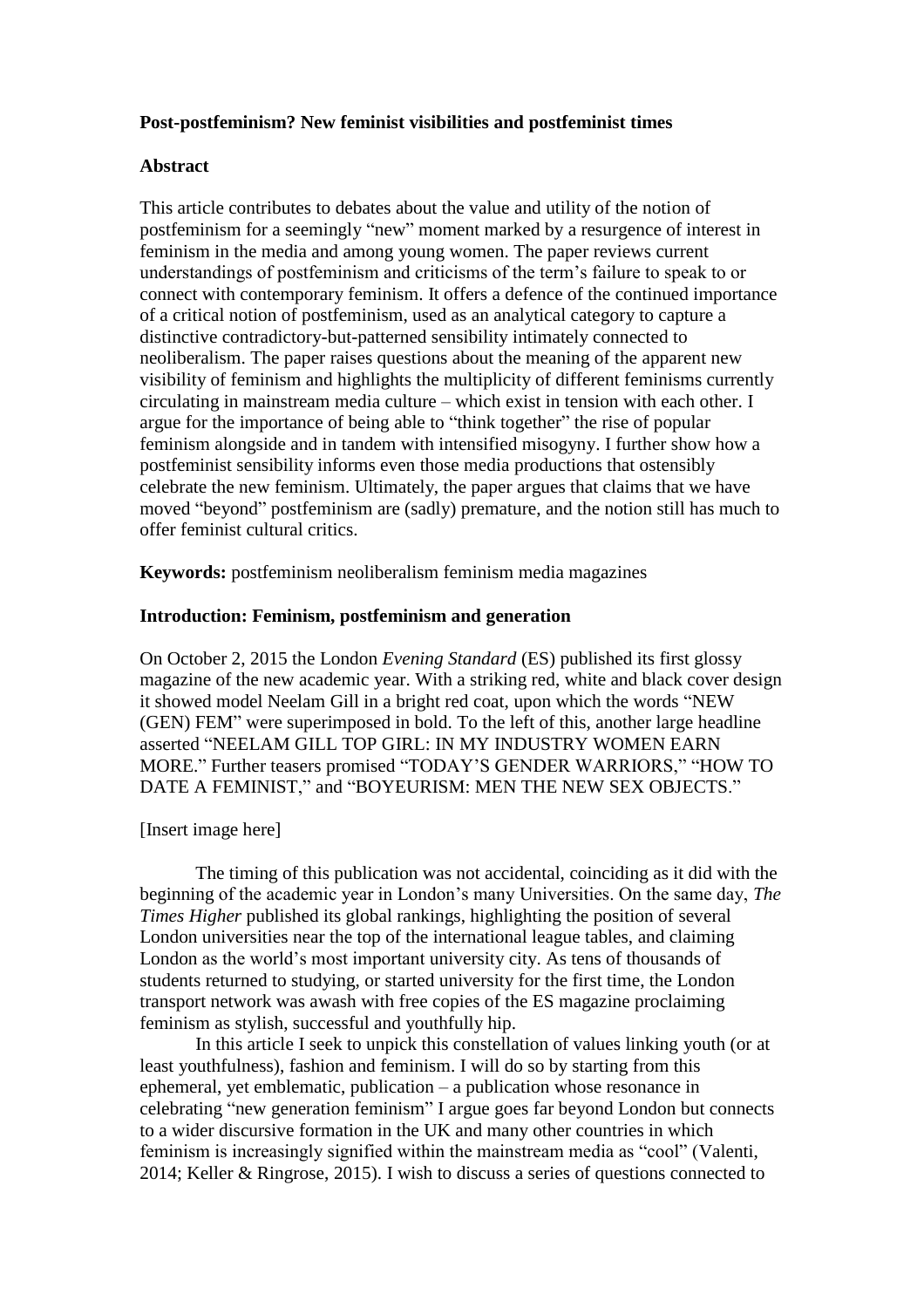feminism, postfeminism, and generation, in order to think about the current cultural and political moment – a moment in which feminism has seemingly moved from being a derided and repudiated identity among young women (Scharff, 2013) to becoming a desirable, stylish and decidedly fashionable one. How should we read this apparent shift? What place does the notion of postfeminism have at a moment in which feminism has seemingly become hip? Is postfeminism irrelevant in these new times? Are we now post-postfeminism?

In addressing these questions, the paper seeks to respond to a number of recent discussions about the "new cultural life of feminism" (*Diffractions*, 2015) and suggestions that postfeminism needs to be "problematized" (Keller and Ryan, 2014) because "emergent feminisms" pose a "challenge to postfeminist media culture" (Keller and Ryan, 2015). Engaging with these ideas I will make a case for the continued relevance of postfeminism as an analytical category in media studies. Responding to the claim that postfeminism lacks analytic purchase for engaging with a moment characterised by a resurgence of interest in feminism, the paper seeks to engage with current mainstream media constructions of feminism and to unpick some of the complexities of a cultural moment seemingly characterized by a multiplicity of (new and old) feminisms which co-exist with revitalized forms of anti-feminism and popular misogyny. The paper disputes the idea that the concept of postfeminism has nothing to offer in reading the current moment and aims to show how some of the popular mediated feminism circulating is in fact distinctively postfeminist in nature. I suggest the need to make distinctions between different kinds of (mediated) feminism, arguing that the corporate/neoliberal feminism (Rottenberg, 2014) of *Lean In* (Sandberg, 2013) may have little in common with – and indeed may be antithetical to – the activist feminism of those protesting budget cuts to women's services or deportation of migrants. I posit that these feminisms may in turn be remote from dominant media constructions of feminism as a youthful, stylish identity.

Questions of generation are implicit in this paper as I seek to respond to suggestions that postfeminism is outdated as an analytical concept. Feminist scholarship does not exist outside of fashion, nor outside the pressures of contemporary neoliberal academia, that may contribute both to the investments that each of us has in particular critical vocabularies, as well as to the need for the "new", the fresh, the unique. Whilst recognizing that generation shapes life experiences in profound ways, I am troubled by the idea of using "generations" as a lens both because I am mindful of feminism's regular "generation wars", and deeply informed by an ethics and politics concerned with how we "tell feminist stories" (Hemmings, 2011). Generational framings – including critical ones like this special issue – seem perennially to risk pulling us back into polarized positions characterised by mistrust and suspicion on both sides (and why are there always only two sides, rather than three or four generations?) That is not what I want to do. The scholars whose work I engage are feminists I like and admire; people whose new publications enthuse and excite me. Moreover, even beyond the ethical concerns, it seems to me that a focus on political and ideological differences within feminism is more empirically relevant and productive than one that relates to birth dates. Rather than fuelling intergenerational animosity, then, my aim is to contribute to the building of an intersectional understanding of postfeminism that can be used critically in making sense of contemporary culture. It will not tell us everything, to be sure, and it should not be the only term in our critical lexicon, but it does still have something to offer those who wish to make sense of the complexities of contemporary mediations of gender, alongside issues of gendered inequality and power relations.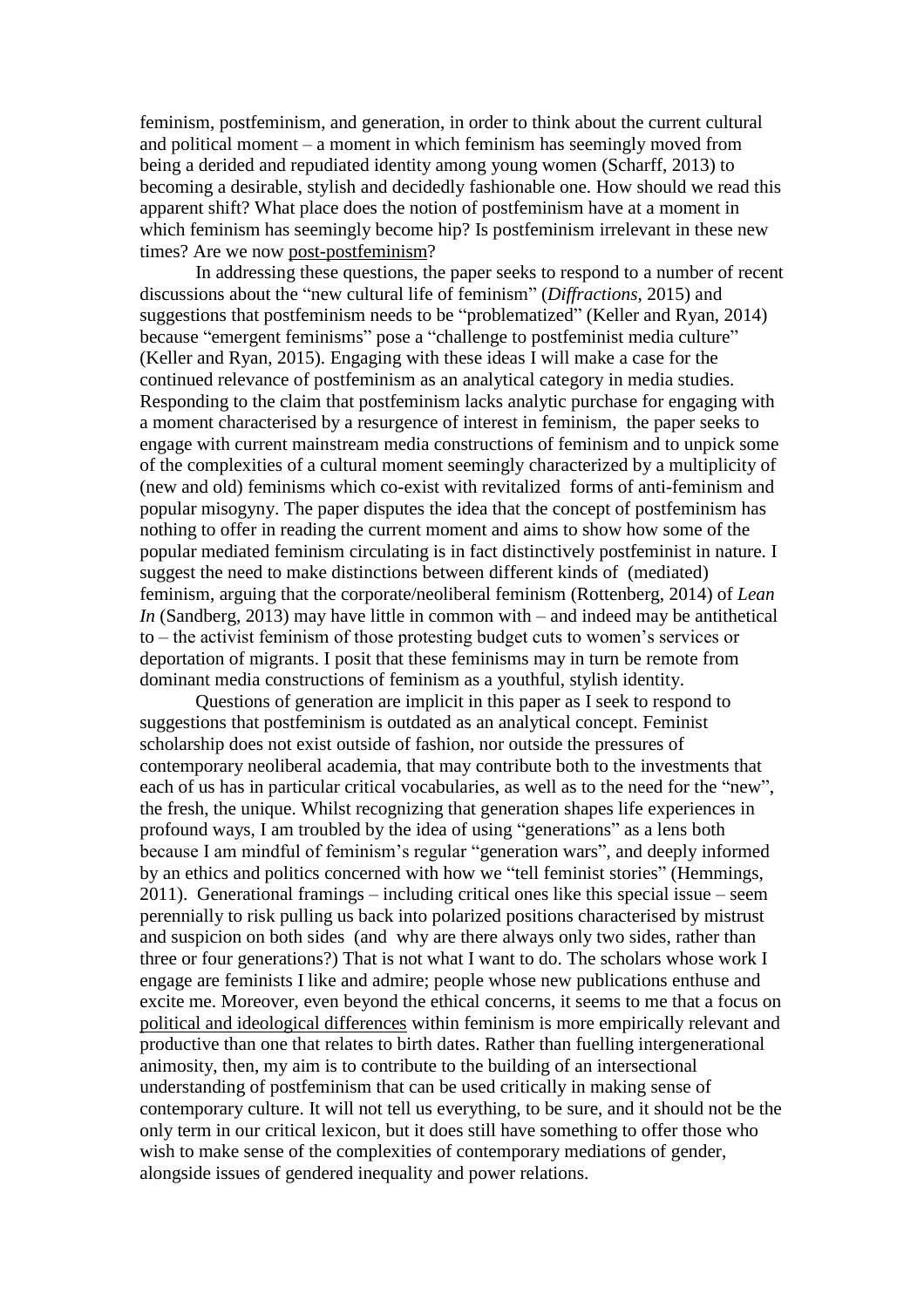#### **Interrogating postfeminism**

Over the last three decades, the notion of postfeminism has become a key term in feminists' critical vocabulary (e.g. Modleski, 1991; Brooks, 1997; Coppock et al, 1995; Gamble, 2004; Projansky, 2007; Genz and Brabon, 2009; Tasker and Negra, 2007). The term is contested and has been characterised in various different ways: as a backlash against feminism, to refer to an historical shift – a time "after" (second wave) feminism; to capture a sense of an epistemological break within feminism, suggesting an alignment with other "post" movements (poststructuralism, postmodernism and postcoloniality); and to propose connections to Third Wave. In two formulations that have been influential within feminist media and cultural studies, postfeminism has been characterised as a "gender regime" (McRobbie, 2009) and, in my own terms, as a "sensibility" (Gill, 2007), deeply enmeshed with neoliberalism. According to this perspective, postfeminism is a critical analytical term that refers to empirical regularities or patterns in contemporary cultural life, which include the emphasis on individualism, choice and agency as dominant modes of accounting (Thompson and Donaghue, 2014); the disappearance – or at least muting – of vocabularies for talking about both structural inequalities and cultural influence (Kelan, 2009; Scharff, 2012); the "deterritorialisation" of patriarchal power and its "reterritorialisation" (McRobbie, 2009) in women's bodies and the beauty-industrial complex (Elias et al, 2016); the intensification and extensification of forms of surveillance, monitoring and disciplining of women's bodies (Gill, 2007); and the influence of a "makeover paradigm" that extends beyond the body to constitute a remaking of subjectivity – what I have recently characterised as a central part of the "psychic life of postfeminism" (Gill, 2016). Crucially, as Angela McRobbie (2009) among others has argued, postfeminism is involved in the undoing of feminism.

However, the value of postfeminism as a critical term has been called into question recently by a number of scholars (Lumby, 2011; Whelehan, 2010). Amongst them are several scholars who have worked productively with the notion, yet who point out that the heightened visibility of feminist activism, alongside a growing sense that feminist questions and issues increasingly take up space within the mediated public sphere, should give us pause for thought. In this changed context, analysis of postfeminism is cast as out of date, "falling short" and in need of "problematization" (Keller and Ryan, 2015). As Jessalynn Keller and Maureen Ryan (2014) put it in a recent call for papers:

> Over the past two years feminist politics have become increasingly prevalent within popular media cultures, complicating the logic that feminism is in retreat. This visibility can be mapped across a range of media texts…Postfeminism falls short of adequately accounting for these complicated politics, as well as the internal dynamics of various forms of feminisms currently visible across media culture.

Elsewhere, Retallack, Ringrose and Lawrence (2015) suggest the need to "interrogate some of the core ideas of postfeminism as theorised by media scholars", arguing that postfeminism is "potentially redundant" in the light of "fourth wave" social mediabased feminist activism. In turn, Diane Negra (2014:275) notes "we now need to inquire whether/how accounts of gender developed in an earlier era still apply".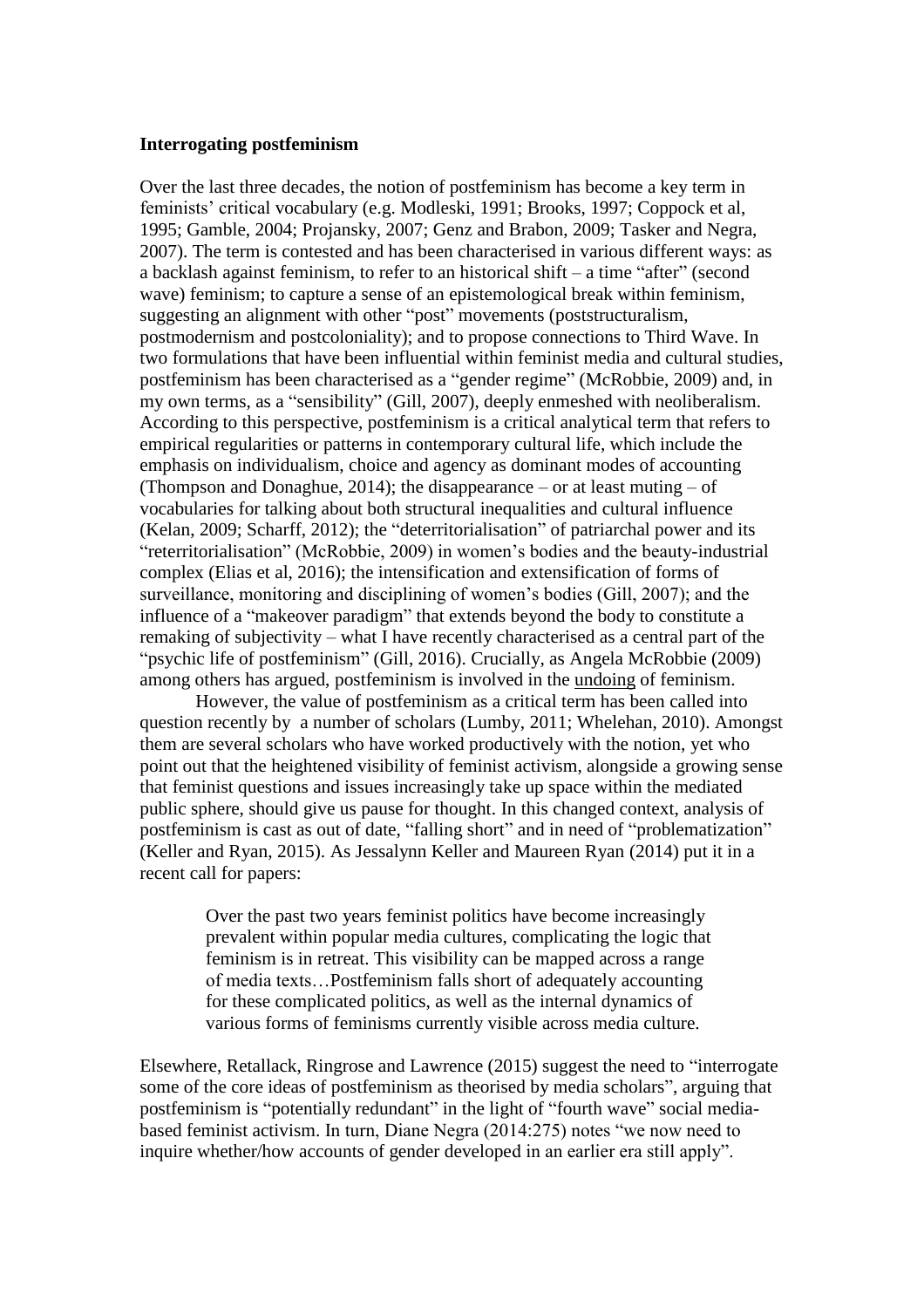This work raises important questions about the extent to which existing conceptual vocabularies are up to the task of reading and engaging with change. For the contemporary feminist analyst, the current moment – by which I mean variously, this year, this month and right now – must rank as one of the most bewildering in the history of sexual politics. The more one looks, listens, and learns, the more complicated it seems. Whilst some choose to offer linear stories of progress or backlash, with their associated affects of hope or despair, for most the situation seems too complicated for such singular narratives: for every uplifting account of feminist activism, there is another of misogyny; for every feminist "win", an outpouring of hate, ranging from sexual harassment to death threats against those involved; for every instance of feminist solidarity, another of vicious trolling.

Every temporary stabilisation, when the blurring pixels offer up a momentary glimpse of clarity, feels like a comforting illusion. But it is never long before the image is dancing again – and I (and I'm sure it is not just me) am screwing up my eyes, and squinting, trying to make sense of it all. Only a few years ago, in the tenth anniversary issue of this journal, I was bemoaning the disappearance of the word "sexism" from our collective vocabulary, and urging that "it is time to get angry again". Since then "sexism" has become a key term again – thanks to campaigns in and beyond the UK, such as the "Everyday Sexism Project" (http://everydaysexism.com) and "Hollaback" (http://www.ihollaback.org). There has also been an outpouring of feminist rage about everything from "lad culture" on University campuses, to female genital cutting, to the gender composition of our democratic institutions. Questions about gender inequality suffuse the mediated public sphere: on any given day, in the UK at least, there will be news stories about instances of sexual harassment, inequalities in pay, the gender make-up of company Boards or political parties, the sexualised treatment of female celebrities, the "confidence gap" between girls and boys, etc.

One critique made of analysts of postfeminism, then, has been – to put it in colloquial terms – that they do not "get this", have not sufficiently attended to how much has changed, but remain stuck in a "dominant" refrain about "feminism in retreat" (Keller and Ryan, 2014). Imelda Whelehan (2010:159) captures the affective qualities of this, writing of her feeling of "frustration…boredom and ennui" with the notion, a sense both of stating the obvious and "tilting at windmills". In the more upbeat vein of the conference call, Jessalynn Keller and Maureen Ryan point to the new visibility of feminism:

> This visibility can be mapped across a range of media texts; Beyonce's 2013 self-titled album, Lena Dunham's HBO television hit Girls, and Tavi Gevinson's website Rookie are only a few examples. Indeed, the mainstreaming of discussions of gender and feminism across media further highlights this shift, with media coverage of rape culture and online misogyny, the #YesAllWomen campaign, and the lack of strong female film characters producing public discourse within the past year that transversed (sic) mainstream and alternative media.

Keller and Ryan highlight a key issue: that as feminist scholars we are in a seemingly 'new' situation – or at least one with some novel features – for which new understandings are needed. Where a few years ago it sometimes felt difficult to make any feminist arguments 'stick' in the media (Ahmed, 2004), today it seems as if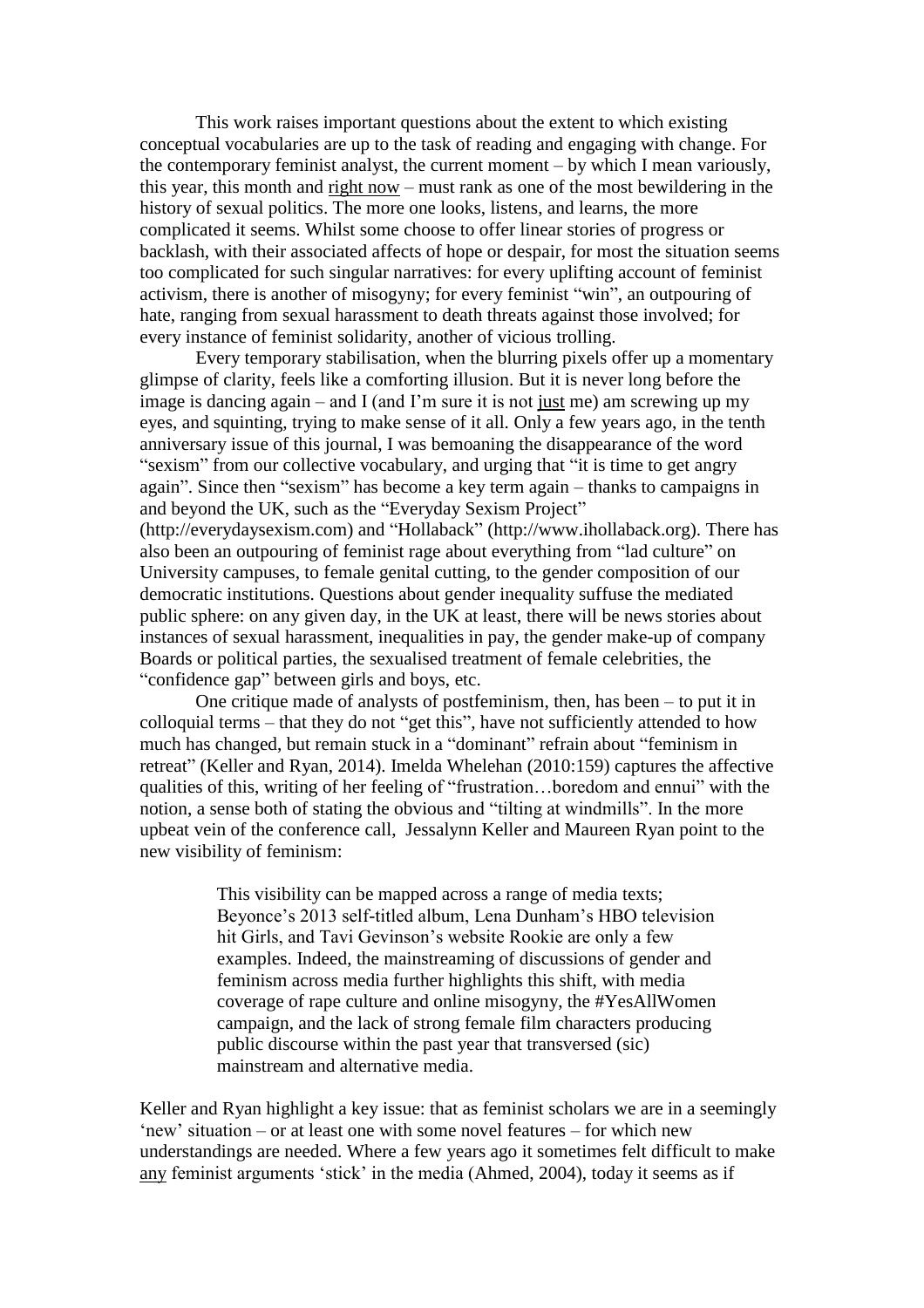everything is a feminist issue. Feminism has a new luminosity in popular culture. Like Keller and Ryan and others, I am excited to greet new scholarship – including their own – that can grapple with and understand this situation. Like them I have long argued that media are key sites for feminist ideas with "much of what counts as feminist debate in Western countries today tak[ing] place in the media rather than outside" (Gill, 2007, 268). What is at stake, however, is how we make sense of this and what critical tools and concepts we require. In the remainder of this article I want to engage with the important questions raised about "postfeminism" but argue that it remains a powerful term for our critical vocabulary as feminists. I will begin by asking questions about the complicated nature of the new visibility of feminism, then discuss contrasting characterizations of the term postfeminism, and finally offer a brief analysis of a current mainstream magazine's 'feminism issue' in order to highlight the tenacity of postfeminist ideas even as they sit alongside celebrations of youthful, hip feminism.

# **Uneven feminist visibilities**

To be sure, feminism has a visibility in media culture that it did not have even a few years ago, and we are currently witnessing a resurgence of feminist discourse and activism as well as a renewed media interest in feminist stories. Comments and observations that would, in the recent past, have been dismissed as a "yawn" – too tedious or uninteresting to make the news – are "stories" again (for now) – though it would be premature, in my view, to see this as in any way indicative of the media "becoming" feminist; it is part of a cyclical – and sometimes cynical – process.<sup>1</sup> However, even accepting it in the most optimistic terms e.g. as a "feminist zeitgeist", it is worth trying to unpick and disentangle the profoundly uneven visibilities of different feminisms in media culture. My aim here, to be clear, is not to examine 'feminism' as a set of ideas or commitments or activist practices, but rather to look – very briefly - at how different feminisms materialize in media culture – in order to reflect upon feminism's new visibility.

# *Feminist issues in the media*

At the most general level, we can point to the current – heightened – attention accorded to (some) feminist issues in the media, compared with the earlier part of this decade. These might range from coverage of Hilary Clinton's campaign for the US Presidency, to the current preoccupation with (white, middle/upper class) women on Boards, and reporting of the gender pay gap amongst Hollywood actors and actresses. Celebrity-suffused campaigns such as Emma Watson's participation in HeForShe [\(http://www.heforshe.org\)](http://www.heforshe.org/) or Angelina Jolie's UNHCR work also garner extensive media space. Increasingly, NGOs, activist groups, and transnational bodies like the UN work within, rather than outside, the values of celebrity culture (Koffman et al, 2015), and the relationship of feminism and celebrity has become a key topic for analysis (e.g. Celebrity Studies special issue, 2015)

Debates about women's representation in different fields are also prominent – primarily organised around talk of numbers, and recycling a restricted and predictable set of topics related to "positive discrimination" (quotas, hiring practices, womenonly shortlists, and so on). Read, watch or take part in some of these newsroom or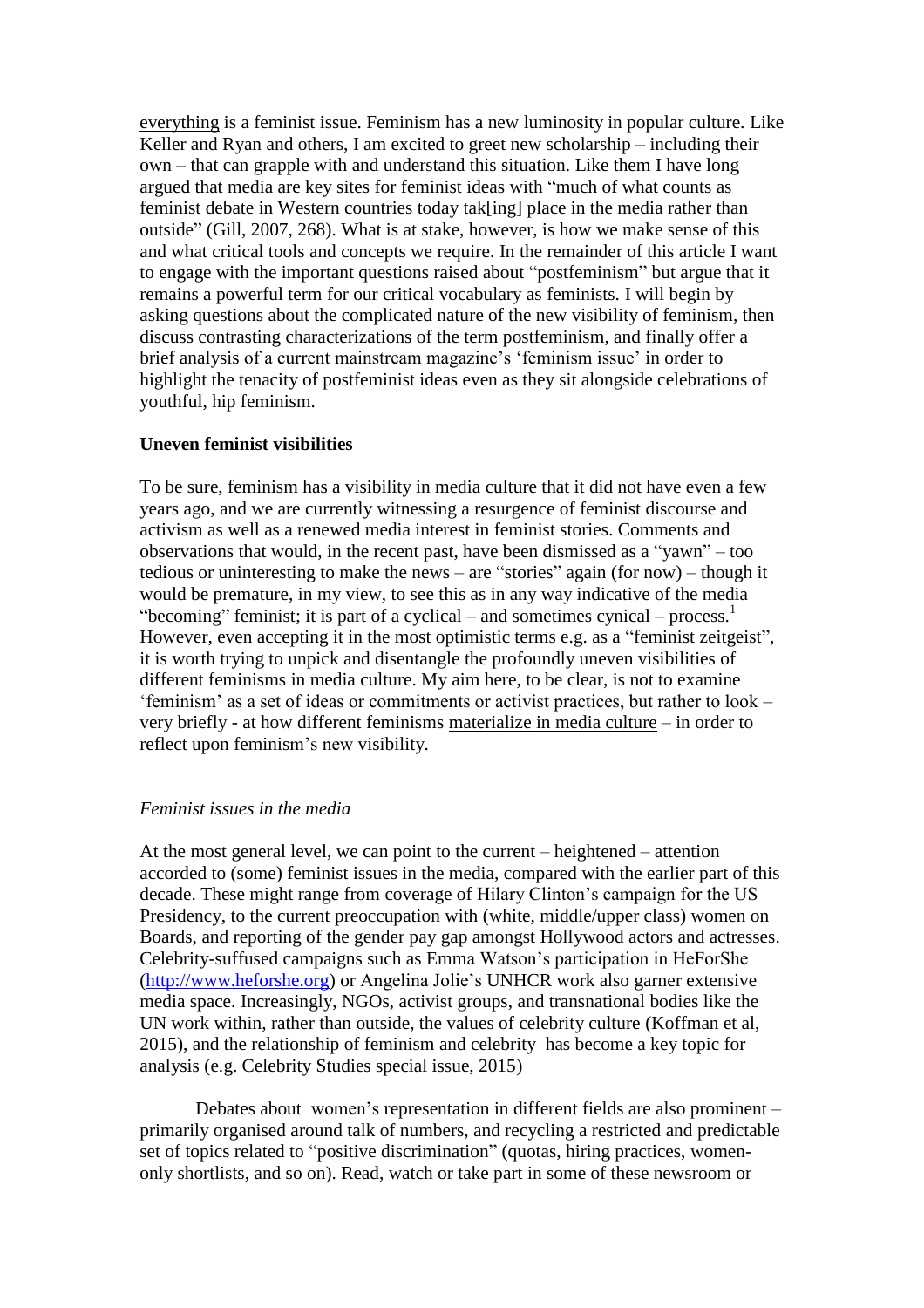current affairs discussions and the themes become very familiar: "merit not gender is the most important thing"/ "isn't it hard for women to know they only got there because of their gender"/ "what about men?", etc

Sexism itself is also a contemporary media issue par excellence, with the "row" the predominant form. At the time of copyediting this article "sofagate" had just broken out in the UK, centred around the BBC's decision to give a junior male reporter the more culturally valued "left side of the sofa" position on breakfast television, even though his female colleague is considerably more experienced. Reporting of the issue shared many of the features of media sexism rows – above all, their tendency to both trivialise and personalise the issue of sexism. It remains relatively rare for serious discussion of sexism to be given space in mainstream media – an exception is former Australian Premier Julia Gillard's famous misogyny speech (https://www.youtube.com/watch?v=SOPsxpMzYw) (Donaghue, 2015).

With some exceptions, sexism is generally framed within the media– even when it is taken seriously – as an individual rather than structural or systemic issue, let alone as connected to other inequalities or located in the broader context of neoliberal capitalism. The UK's Guardian newspaper exemplifies this trend with its perennial recycling of the "is it ok to call yourself a feminist if you get married/ shave your legs/ go on a diet (etc)" style of article in which apparently feminist credentials are held up to hand-wringing scrutiny.<sup>2</sup> Whilst welcoming the heightened visibility of feminist discussion in the mediated public sphere, it is worth noting the way in which many feminist media storms arrive always-already trivialised, be they about "twerking", footballers' private emails, inappropriate comments about a LinkedIn profile, or the latest feminist-baiting outburst from Donald Trump. As Joshua Gamson (1998) argued in relation to queer politics, it is worth asking not just about the amount of visibility but also about the kinds of visibility on offer in any seemingly "democratised" media space.

#### *Feminist activism*

The contemporary currency of various forms of emergent or ongoing feminist activism - ranging from eco-feminism to socialist-feminist anti-austerity activism, to migrant anti-deportation campaigns, to sex worker activism, queer and trans engagements, and many others – has generated relatively limited coverage (beyond social media), with some notable exceptions such as Slutwalk. Occasionally a feminist protest will break through, as in the widescale UK reporting in 2014 of a group of working class (and mainly homeless) women who occupied an East London tower block after they were evicted (FocusE15.org). But this example remains unusual in mainstream news media in which coverage of major social movements such as Occupy or Black Lives Matter is still predominantly focused on men, and often obscures or minimizes the vibrant feminist activism within such political formations.

The "attention" feminist activism generates is uneven, in ways that relate to established "news values" such that an individual carrying her mattress on her back to a Columbia University graduation in order to protest her rape and the University's failure to act (Gambino, 2015), or a "spectacular" protest like Sisters Uncut's red carpet action (Marks, 2015) at the London premiere of the film Suffragette will generate vastly more coverage than typical demonstrations, marches or petitions, even if the latter involve significantly more people. Visibility is also related to the ideological complexion of the politics and the campaign's degree of challenge to the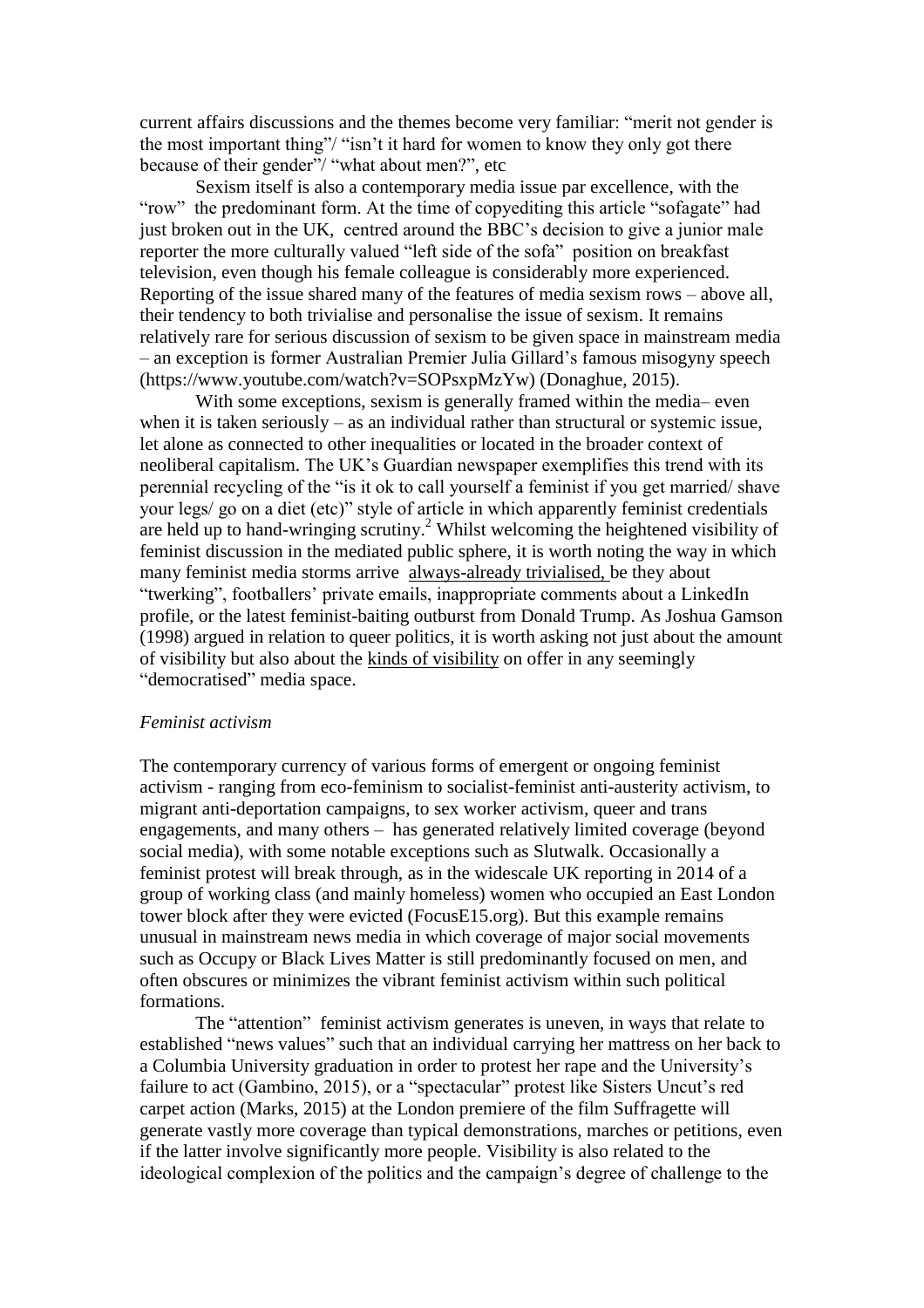status quo (Rottenberg, 2014). In this respect the space given to "I am Malala" and "Bring back our girls" might be unsurprising as they represent "comfortable" feminist campaigns for Western/Northern audiences steeped in racist and colonial discourse, safely projecting the need for feminism not here but "there" (Afghanistan, Pakistan, Nigeria), in a manner redolent of longstanding constructions of "Third World Woman" (Mohanty, 1988) and the Orientalist fantasies of "rescue" associated with her (Koffman et al, 2015; Scharff, 2013). Black feminist organisations in the UK, by contrast, struggle to achieve such media prominence for their campaigns (e.g. Southall Black Sisters or Women Against Fundamentalism), reflecting an ongoing racism and classism within reporting of feminism (Jonsson, 2014).

It is worth noting also the proliferation of contemporary feminist campaigns that are themselves about cultural representation – e.g. the Representation Project [\(http://the](http://the/) representation project), LosetheLad Mags

 $(\frac{http://www.losetheladsmags.org.uk}{https://nonorepage3.wordpress.com})$ . No More Page 3

But it is important also to point not only to the significance, energy and vibrancy of these campaigns but also to the hate, vitriol and animosity they generate, both for the individuals involved in them, and more broadly in the mediated public sphere: the death threats, rape threats, and terrifyingly brutal misogyny meted out to women like Caroline Criado-Perez who lead the campaign to ensure that women are not entirely "symbolically annihilated" (Tuchman, 1978) from British banknotes

[\(http://www.thewomensroom.org.uk/banknotes\)](http://www.thewomensroom.org.uk/banknotes). As feminists, it is crucial that we hold and think together the different meanings and affects involved in the contemporary visibility of (some) feminist activism. This suggests that whilst it is crucial to examine responses to misogyny, as in Mendes, Keller and Ringrose's (forthcoming 2016) work on digital feminist activism, it is also important not to lose sight of the other direction, i.e. misogynist responses to feminism (Banet-Weiser, 2015).

# *Corporate or neoliberal feminism*

The cultural signficance of a kind of neoliberal feminism, exemplified by books such as *Lean In* (Sandberg, 2013); *The Confidence Code* (Kay and Shipman, 2014) and *Getting to 50-50* (Meers and Strober, 2014) represents a further contemporary feminist luminosity – alongside the entry of corporate actors into the field. Having a broadly (neo)liberal feminist understanding of gender equality at their core, such key contemporary feminist texts have little in common with many other feminisms, being exponents of an individualistic, entrepreneurial ideology that is complicit with not critical of capitalism, and of other systems of (classed, racialised and transnational) injustice (hooks, 2013). They represent part of what Rottenberg and Farris (2015) call, in an announcement about a special issue of *New Formations*, the "righting" of feminism (see also Phipps, 2014)

This version of feminism has extraordinary visibility in the media, not least through its psychologizing discourse and promotion of female "confidence", self-love and self-esteem as one-size-fits-all solutions to gender injustice. In recent work with Shani Orgad (Gill and Orgad, 2015; see also Garcia-Favaro, 2016) we have looked at how the cult(ure) of confidence locates feminism in neoliberal therapeutic terms, as a technology of self. It can be seen in advertising, in magazines such as Cosmo and Elle and in the proliferation of apps designed to help women boost their self esteem and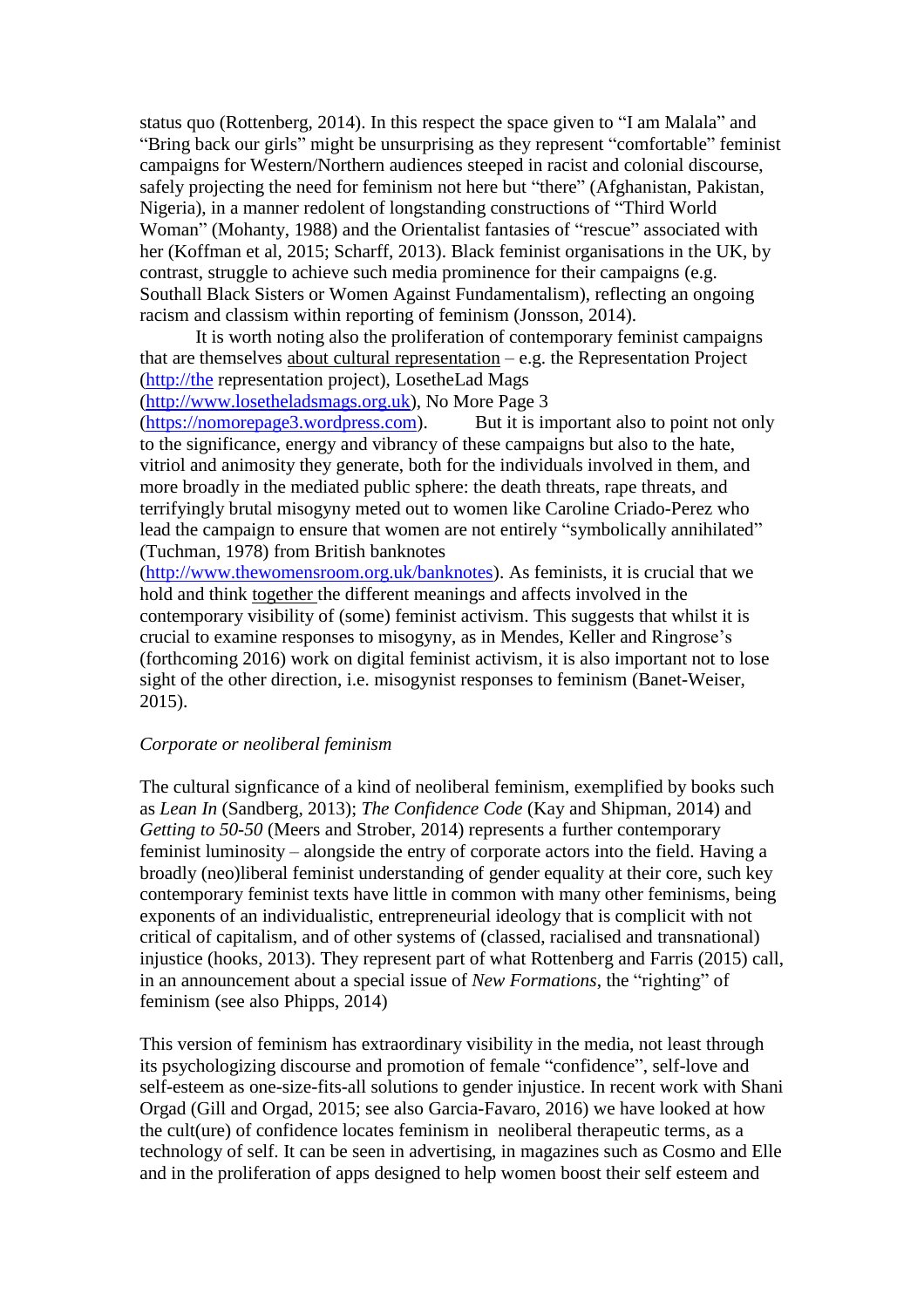self belief in their daily lives (e.g. Leadership Pour Elles, Confidence Coach, Build Confidence, Happier, Mindfit). The way that "positive thinking has made itself useful as an apology for the crueller aspects of the market economy" (Ehrenreich, 2009:8) can also be seen in what Diane Negra (2014) identifies as the inheritors of the 1990s and early 2000s "postfeminist conduct books" (Negra 2008) – female centred business and celebrity texts. Maria Adamson's (2016) perceptive analysis of this autobiography/self-help crossover genre by celebrities such as Karren Brady, Hilary Devey and Ariana Huffington points to their saccharine bromides and their attempts to re-signify feminist politics in terms of "balance". In these iterations of popular feminism, the solution to injustice is to work on the self rather than to work with others for social and political transformation. Thus whilst they can be pulled together with other examples to create a compelling story of feminist ascendancy – of new feminist visibility - it is imperative to interrogate such a vision. As Rachel O'Neill has argued (personal communication, 2015) corporate feminism serves to stave off the emergence of new feminist movements and in particular any kind of feminist anticapitalism, while at the same time appearing to take feminism "into account". In that way it is perfectly in keeping with postfeminism and provides an "acceptable face of feminism" for mainstream media.

#### *Celebrity and style feminism*

Also visible in the media landscape is a certain celebrity and style politics in which feminism has shifted from being a derided and repudiated identity (Scharff, 2013) to becoming a desirable and stylish one. What we might call "the cool-ing of feminism" is widespread across the media and celebrity culture more generally – as seen in Elle magazine's Feminism Issues, and the espousal of feminist values by celebrities including Emma Watson, Beyonce, Miley Cyrus, Lena Dunham, Angelina Jolie, Jennifer Lawrence and Benedict Cumberbatch. The notorious "This is what a feminist looks like" T-shirt scandal, in which the high end sellers were shamed by revelations that it was a product of sweated labour, highlights the "disconnect" between certain "stylish" versions of contemporary feminism, and long time (socialist and anti-racist) feminist concerns about deeply unfair global flows between South and North and the rights and wellbeing of garment workers (e.g. Kabeer, 2002; Hoskins, 2014)

Perhaps more striking than any single example of celebrity and style feminism is the sheer speed of the "recuperation" of a feminist identity and its reach and extensiveness across media culture. Such a shift is connected to notions of "the rebel sell" (Heath and Potter, 2006) and "cool capitalism" (McGuigan, 2006). It is also connected to the power of brand culture (Banet-Weiser, 2012). The author of a recent book entitled *Hot Feminist* (2015), Grazia columnist Polly Vernon, explains that her book is feminism "rebranded": "What kind of feminist does that make me? The shavey-leggy, fashion-fixated, wrinkle averse, weight-conscious kind of feminist. The kind who likes hot pink and boys; oh, I like boys! I like boys so much…" (Vernon, 2015, 13)

Aside from the relentless championing of heterosexuality, fashion-love and consumerism that pervades "hot feminism", this rebranded version – which shares much of its content with the women's magazine culture from which it developed – is notable for both its affect policing (resolutely not angry<sup>i</sup>) (see Gill, 2016) and its contentlessness. It starts from the obviousness that women are as good as men, but proceeds with: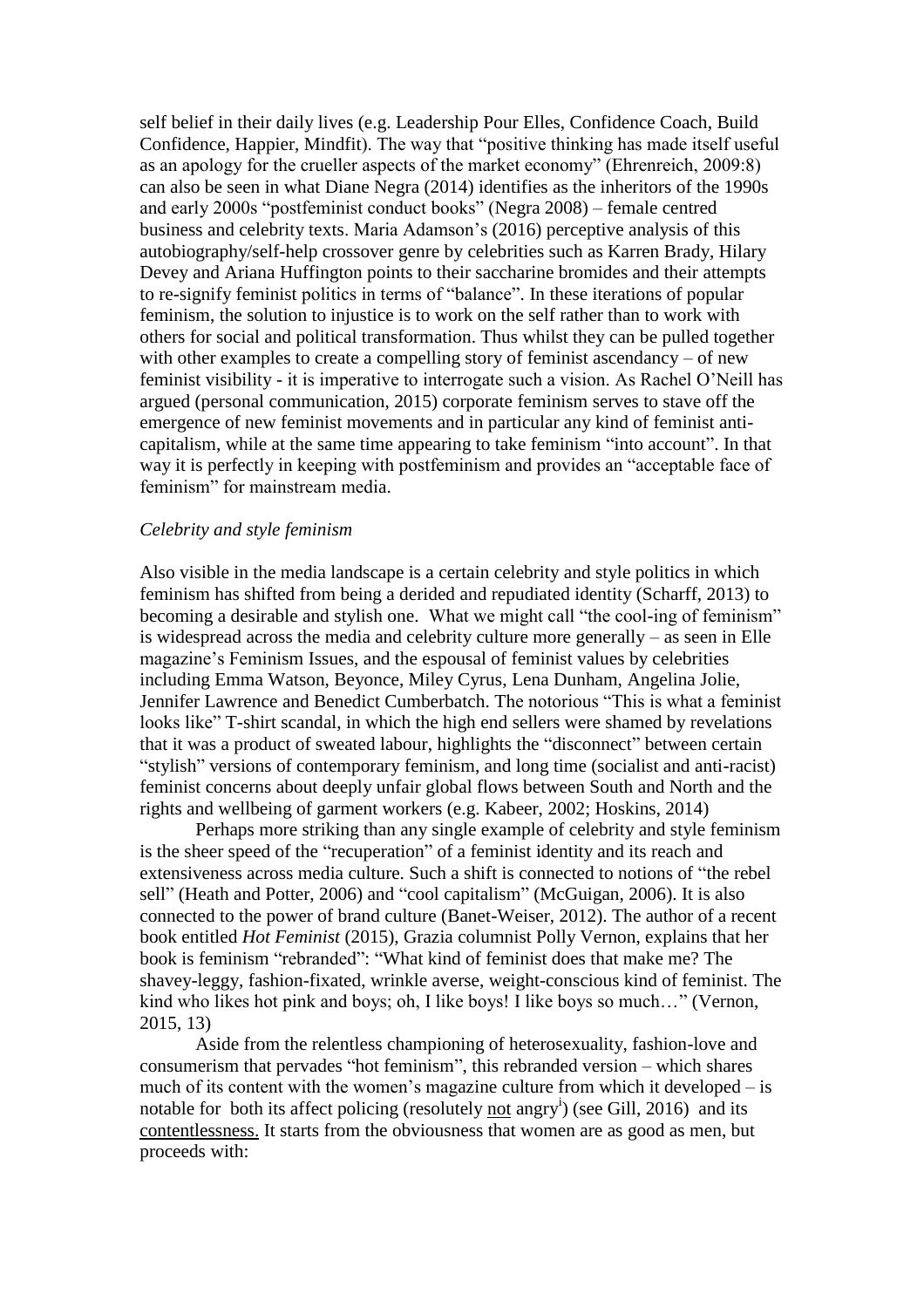Of course, I should probably say at this juncture that I have absolutely no idea how you should be a feminist. None. I don't know, and I wouldn't begin to try to tell you. I wouldn't dare tell you, indeed, and nor should anyone else, for the basic reason that you are YOU, which makes you a very different kettle of feminist fish from ME, or indeed THEM. There are as many ways to be a feminist as there are people who think of themselves as feminists – as many ways to be a feminist, then, as there are women (Vernon, 2015, 17-18, emphasis and capitalisation in original)

This is not just feminism-lite but feminism-weightless, unencumbered by the need to have a position on anything: "modern feminism with style, without judgement" as *Hot Feminist's* sub-title puts it. Or, perhaps more pertinently, it is a feminism that is actually encumbered by its desire not to be angry, not to be "difficult", not to be "humourless": it is positioned against the figure of the "feminist killjoy" so eloquently discussed by Sara Ahmed (2010). But it is difficult to see what being a feminist means if it is simply co-terminous with being a woman – though, as it turns out, men can be feminists too and that, according to Vernon, is so "charming" it makes her want to sleep with them (2015, 18). Naomie Harris' recent interview in Cosmo, where she declares "you can absolutely be a feminist and a Bond girl" offers another vivid example.<sup>3</sup> Of course celebrity statements about feminism or queer politics can be profoundly significant and have a huge cultural impact. However, I want to suggest that claiming a feminist identity – without specifying what that means in terms of some kind of politics – is problematic. Indeed, it is striking to see how just about anything in the mainstream media universe can be (re)signified as "feminist"–the covering or uncovering of the celebrity body, the sending or not sending of a "sexy" selfie, speaking about or not speaking about one's struggles with an eating disorder/ fat/ low self-esteem, etc etc. What is new here is not the contestation but the mere fact of feminism being championed as a cheer word, a positive value – yet in a way that does not necessarily pose any kind of challenge to existing social relations.

There is not space here forensically to analyse how feminism materialises in different ways in contemporary media culture (see Mendes, 2011). That would be a different and more ambitious project than this one – and ideally a collective one. But in this brief schematic outline I have pointed to four different kinds of "feminist visibility" in mainstream media, highlighting the fact that each of them is in itself multiple and shot through with differences and contradictions. In this way I have made a small start to responding to recent calls for engagement with this complicated moment. What seems notable is how these different feminisms make visible very specific "generations" of feminists – but also how the media foment generational discord about feminism.

As Sarah Banet-Weiser (2015a) has argued feminism is certainly "popular" right now, but this does not mean a feminist future is secure, or that feminist politics are suddenly hegemonic. Indeed, alongside all these different iterations of contemporary feminism is an equally popular misogyny, seen most vividly in online cultures from the "comments" sections of news outlets (García-Favaro and Gill, 2015) to Twitter death threats to revenge porn (Salter, 2013), and trolling, flaming and ebile in their varied – ugly – forms (Jane, 2012; Thompson, 2016), but also evident "offline" in the terrifying scale of domestic violence and sexual abuse and assault (much of which has also become newly visible in recent years) and the banal cruelty of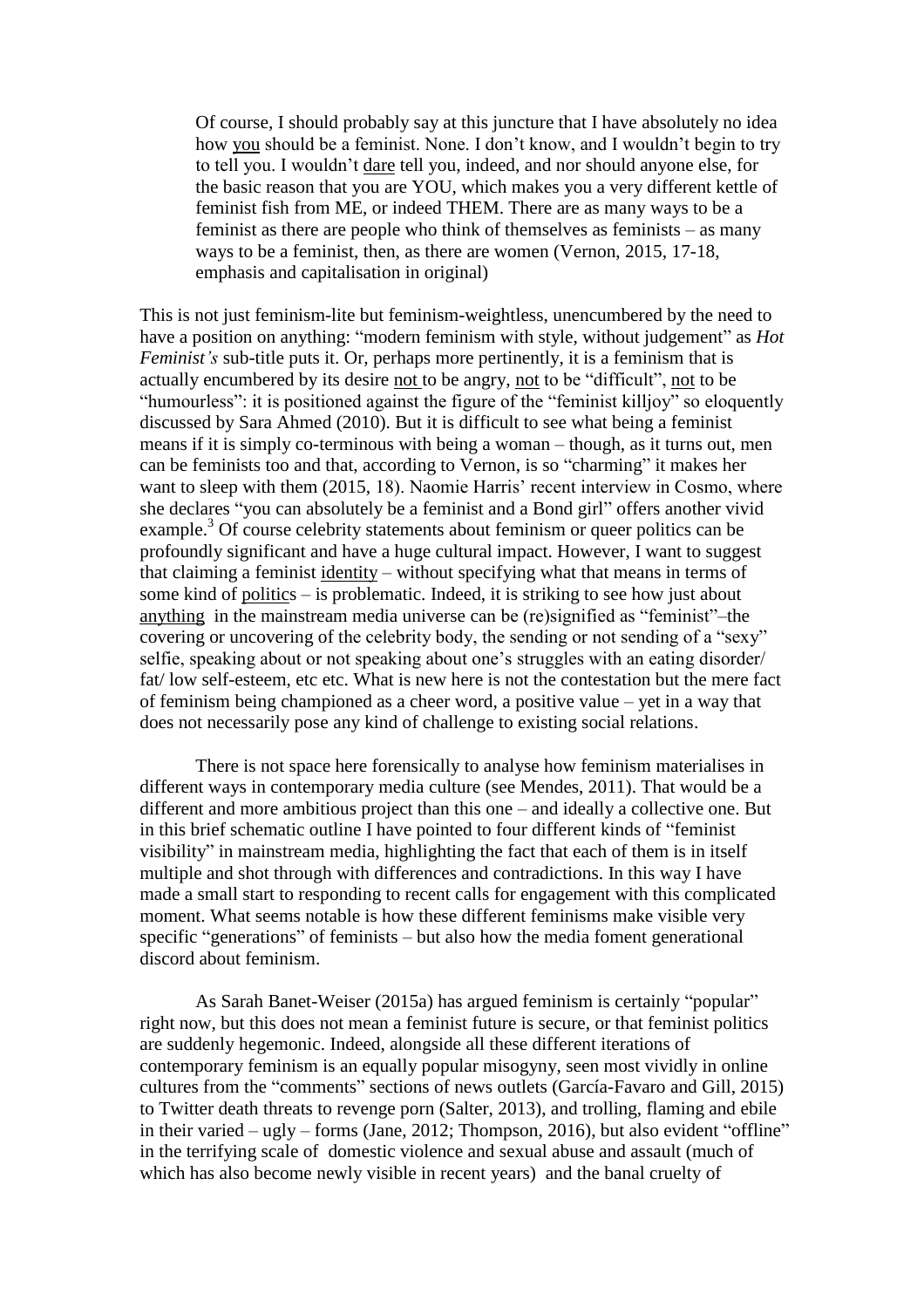heterosexual "pick up culture" (O'Neill, 2015b; 2016). Thus as well as thinking about newly visible feminisms, we need to think also of the proliferation of new and old misogynies (Smith, 1990; Banet-Weiser, 2015c). We also need to retain a notion of postfeminism – as I argue in the next section.

### **Post-postfeminism? Theorising continuity and change**

At one point in the early to mid-2000s a kind of "postfeminist canon" seemed to be emerging, as the notion was used repeatedly to examine a subset of particular media productions: *Sex and the City*, *Ally McBeal*, and Helen Fielding's *Bridget Jones* series were key ( Arthurs, 2003; Lotz, 2001; McRobbie, 2004; Moseley and Read, 2002). Whilst generating important insights, the focus might have suggested that the term had limited analytical purchase – ie only applied to a few texts – those focussed on the most privileged women. One important set of recent debates about postfeminism has been connected to its value as an intersectional concept, amidst questions about whether it speaks specifically – and exclusively – about white, western, middle class, heterosexual and youthful cisgendered subjects (e.g. Butler, 2013; Dosekun, 2015; see Gill and Donaghue, forthcoming, for longer discussion). Jess Butler (2013) has made a powerful argument for regarding postfeminism as pertinent to the lives of Black and minority ethnic women, interrogating the tendency to associate postfeminism exclusively with whiteness. Even more recently Simidele Dosekun (2015) has argued (in this journal) for a transnational understanding of postfeminism that does not relegate iterations of the sensibility in the global South to mere imitations or simulacra of an originary or authentic Northern/Western phenomenon. Postfeminism's classed dimensions have also been addressed in a growing body of work on gender and austerity (Nathanson, 2013; Negra and Tasker, 2014; Allen et al, 2015). Moreover, in the recent upsurge of interest in gender and ageing, the predominant focus upon youthful femininities and the luminosity of young women (Harris, 2004; McRobbie, 2009) has been challenged by accounts that show how postfeminist media culture also hails middle aged and older women (Dolan and Tincknell, 2012; Whelehan and Gwynne, 2014; Jermyn & Holmes, 2015). Postfeminism, then, is increasingly theorised in intersectional terms, and seems to be growing, rather than diminishing, in importance as part of a critical lexicon for understanding contemporary culture, with a number of writers noting its resilience and adaptability (Negra, 2014; Dejmanee, 2016).

In addition to attempts to expand the term's analytical reach with intersectional and transnational perspectives, it is also striking to see the dissemination of discussions of postfeminism across multiple sites and topics. Where earlier discussions focussed predominantly on media, the term now animates debates about work (Kelan, 2009), education (Ringrose, 2013), organizations (Lewis et al, forthcoming), peer culture (Winch, 2013 Ringrose et al, 2013) the cultural and creative industries (Scharff, 2015), masculinities (Gwynne, 2013; Hamad, 2014; O'Neill, 2015a) and the body and sexuality (McRobbie, 2015; Elias et al, 2016). Far from receding or losing analytical relevance the notion seems to be gaining prominence as a way of engaging with some of the distinctive gendered features of contemporary neoliberal societies.

Within feminist media studies the term is in prolific use today – deployed to analyse a multiplicity of media texts, but also to outline new ideological formations such as 'postfeminist biologism' (Garcia-Favaro, 2015), 'austerity neoliberalism' (De Benedictis, 2016) or the novel contemporary representation of stay-at-home mothers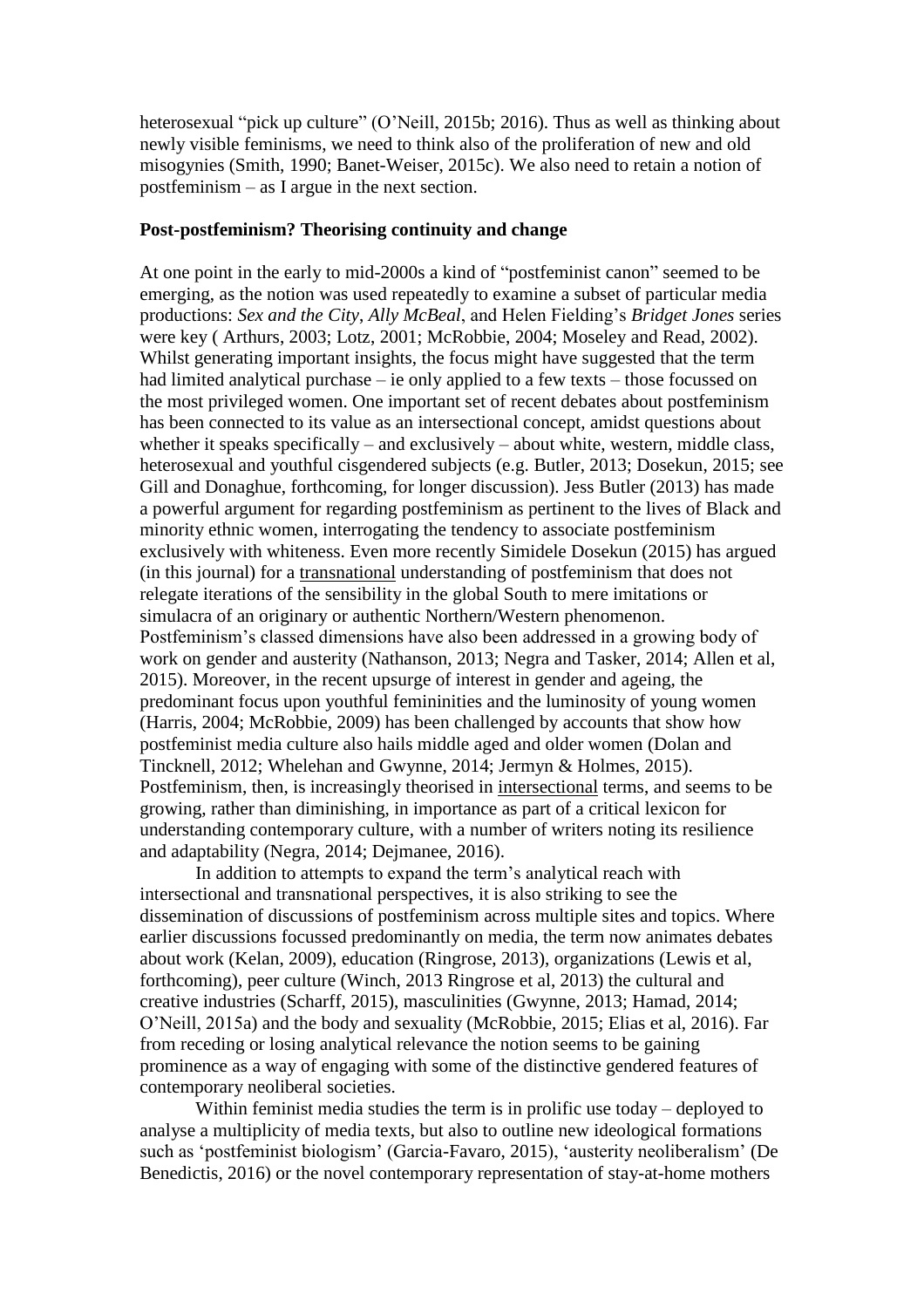(Orgad and De Benedictis, 2015). It also remains central to debates about 'quality television', particularly in the US, which has evolved since the 1990s into a site of rich and complex representations of gender including *Homeland, Veep, House of Cards, Orange is the New Black, Transparent* and *The Good Wife*. Tisha Dejmanee (2016) has recently developed a periodisation of postfeminism, tracing continuities and breaks with its earlier thematics and highlighting its continued vitality as an animating force in media culture. The proliferation of writing and contestation about the term signals – as Dick Hebdige put it in relation to postmodernism – that there is "something worth struggling over" (Hebdige, 1988; Gill, 2007). As Sean Fuller and Catherine Driscoll (2015) have recently argued postfeminism remains a "productive irritant".

However, not everyone sees the term as useful. Perhaps one reason why some feminist scholars have argued that the term may be "redundant" or "falling short" for understanding this putatively "new" moment relates to the particular way the "post" in postfeminism is understood. This has been debated in relation to postmodernism, postcolonialism, and poststructuralism and is no less evident in discussions of postfeminism. The prefix has been extensively discussed (e.g. Gamble, 2004; Genz and Brabon, 2009) as has the significance of using the word with or without hyphenation. A crucial point to highlight here is whether "post" always and necessarily means "after" – a question powerfully raised by Stuart Hall's essay "when was the post-colonial". It seems that for those arguing that postfeminism has lost its critical force as a term, the post in postfeminism decisively signals what Tasker and Negra (2007), in their important and influential book, call "the pastness" of feminism, or, taking this further, "feminism in retreat" (Keller and Ryan, 2014). Yet is this actually a widespread claim among scholars of postfeminist media culture? Many have made clear the profoundly complicated relation between feminism and postfeminism – one that is marked variously by incorporation, repudiation, commodification, and so on. Angela McRobbie (2009) elaborates the view that postfeminism involves a (double) entanglement with feminism in which it is "taken into account" yet attacked. Another key motif has been the relation between postfeminism, individualization and neoliberalism (McRobbie, 2009; 2015; Gill and Scharff, 2011). Rather than seeing postfeminist media culture as a culture in which feminism is necessarily "in retreat" many scholars have been interested in how it is co-opted, selectively taken up, derided and entangled in complex ways. In other formulations, the term has been used to refer to a relatively stable patterned yet contradictory sensibility (Gill, 2007) – one that is evident even in cultures which have not been though the "waves" of feminism recognisable in the West/global North. Dosekun (2015) argues that postfeminism should be understood as "transnational culture". Her affluent interviewees in Lagos, Nigeria repeatedly voiced the postfeminist sentiment that they were "already empowered" and therefore able to embrace all the accroutements of "spectacular femininity" in ways not dissimilar from (though absolutely not reducible to) their counterparts in London or Los Angeles.

This connects more broadly to how the postfeminism held up for questioning is understood. A crucial distinction, it seems to me, needs to be made between those who see postfeminism in historical or epistemological terms and those who use the notion critically as analytical term. I argue (Gill, 2007; 2016) that postfeminist media culture should be an object of analysis, not a position or a perspective. I do not see myself as a "postfeminist analyst" but as an analyst of postfeminism – a patterned yet contradictory sensibility connected to other dominant ideologies (such as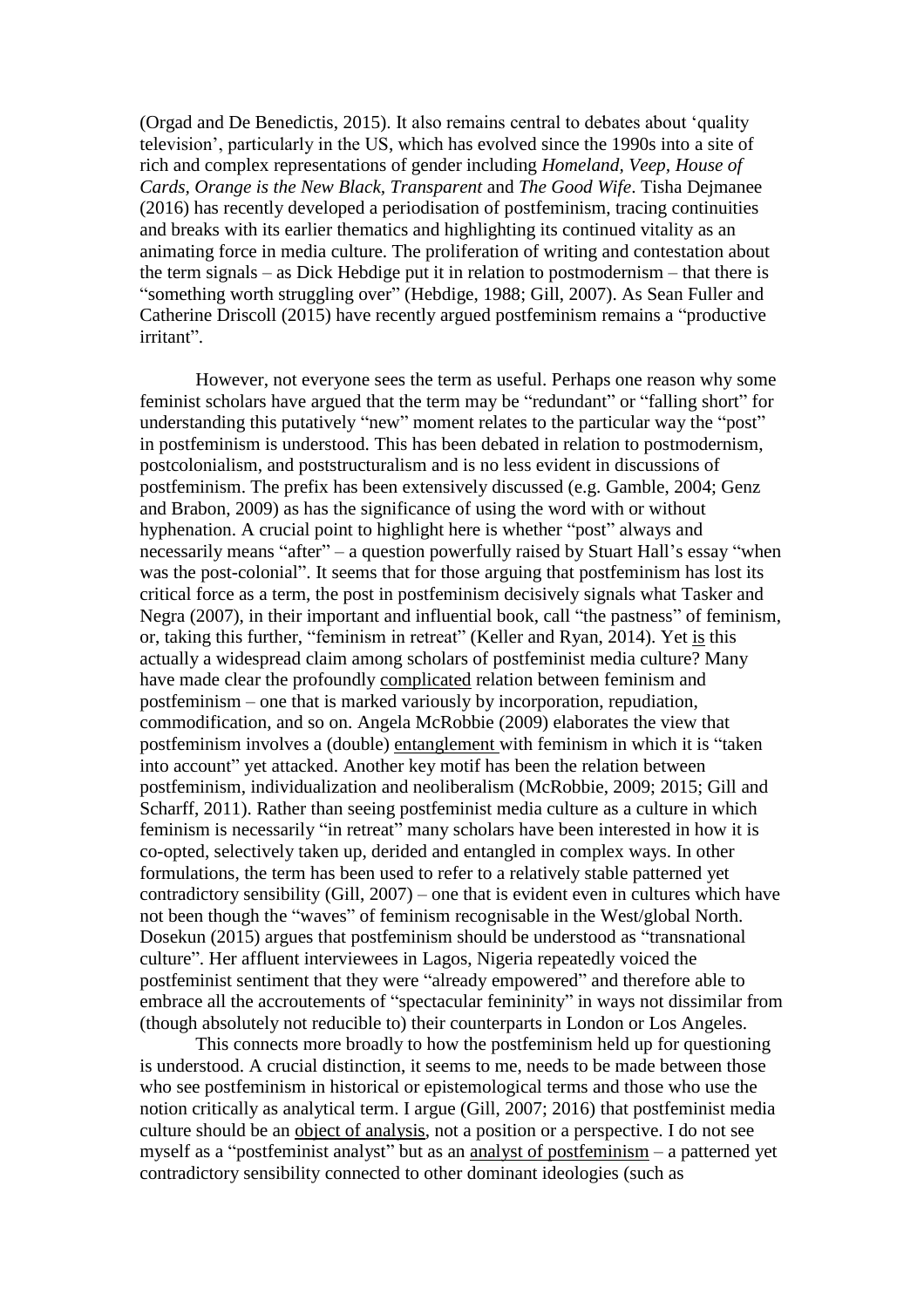individualism and neoliberalism). It is not a term that I am attached to as a description of my identity and values – in the way that I would espouse being a feminist – rather it is an analytical category, designed to capture empirical regularities in the world. Because of this it would only make sense to me to jettison the term if I believed that it no longer spoke meaningfully to distinctive features of cultural life – something that is sadly not the case, as I argue further below.

From this perspective (that regards postfeminism as an object of analysis) there would also be skepticism about why emergent feminisms or greater visibility of feminist topics and questions in the media would even be expected necessarily to mean an "end" of postfeminism. Just as increasing anti-capitalist activism does not lead us to the false assumption that capitalism no longer exists, so too does increased feminist activism not mean that pre-feminist, anti-feminist and postfeminist ideas are not still in circulation and with powerful force. We know this as feminists. Take the idea of sexual double standards. After decades of scholarship, activism, legislation and media discussion they still exist – animating school and social media cultures as well as sexual and intimate relationships in revitalized (though obviously not uncontested) ways (e.g. Ringrose et al, 2013; O'Neill, 2015b). This is but one example; there are innumerable others. But the key point of principle here is how we understand and make sense of cultural change. It seems to me that we have to move beyond a taken-for-granted and unquestioned assumption of displacement – the idea that new ideas automatically displace older ones – to a more complicated but realistic understanding of the way that multiple and contradictory ideas can co-exist at the same moment, field, plane.

A major challenge for feminist media analysts – and indeed for scholars and activists more generally – is how to attend to the new, the seemingly novel, changed aspects of a situation, whilst not becoming mesmerised by them, and always holding on to a sense of continuities too. For me, engaging with the contradictions of media culture is an important part of being a feminist media scholar. It might seem after the earlier discussion of the valency of feminism within the contemporary media that there is indeed a "feminist zeitgeist". Yet the tenacity of what we might characterise as pre-feminist or anti-feminist ideas remains striking, even in this new moment. One of the strengths of postfeminism as a critical concept is that it attends to and makes visible contradictions. Critical uses of the notion neither fall into a celebratory trap of seeing all instances of mediated feminism as indications that the media have somehow "become feminist", but nor do they fail to see how entangled feminist ideas can be with pre-feminist, anti-feminist and backlash ones. In the final section I highlight this through a brief analysis of a current mainstream publication that exemplifies the idea of feminism as the new cool.

### **NEW GEN FEM and postfeminism**

One publication which exemplifies the heightened visibility of a new feminism in the media is the Evening Standard's magazine issue on "NEW GEN FEM". Published in October 2015 it is one of a number of similar media productions celebrating feminism – for example, Elle's ("third annual") Feminism Issue was published the following month, with strikingly similar content and tone. I chose to analyse the NEW GEN FEM issue, however, because it came out the very week I began writing this article, it had an explicit focus upon generation, and it was free of charge, meaning its readership was perhaps more opportunistic and less "motivated" than those paying £4.00 for Elle or other glossies. What I seek to show in the following brief analysis is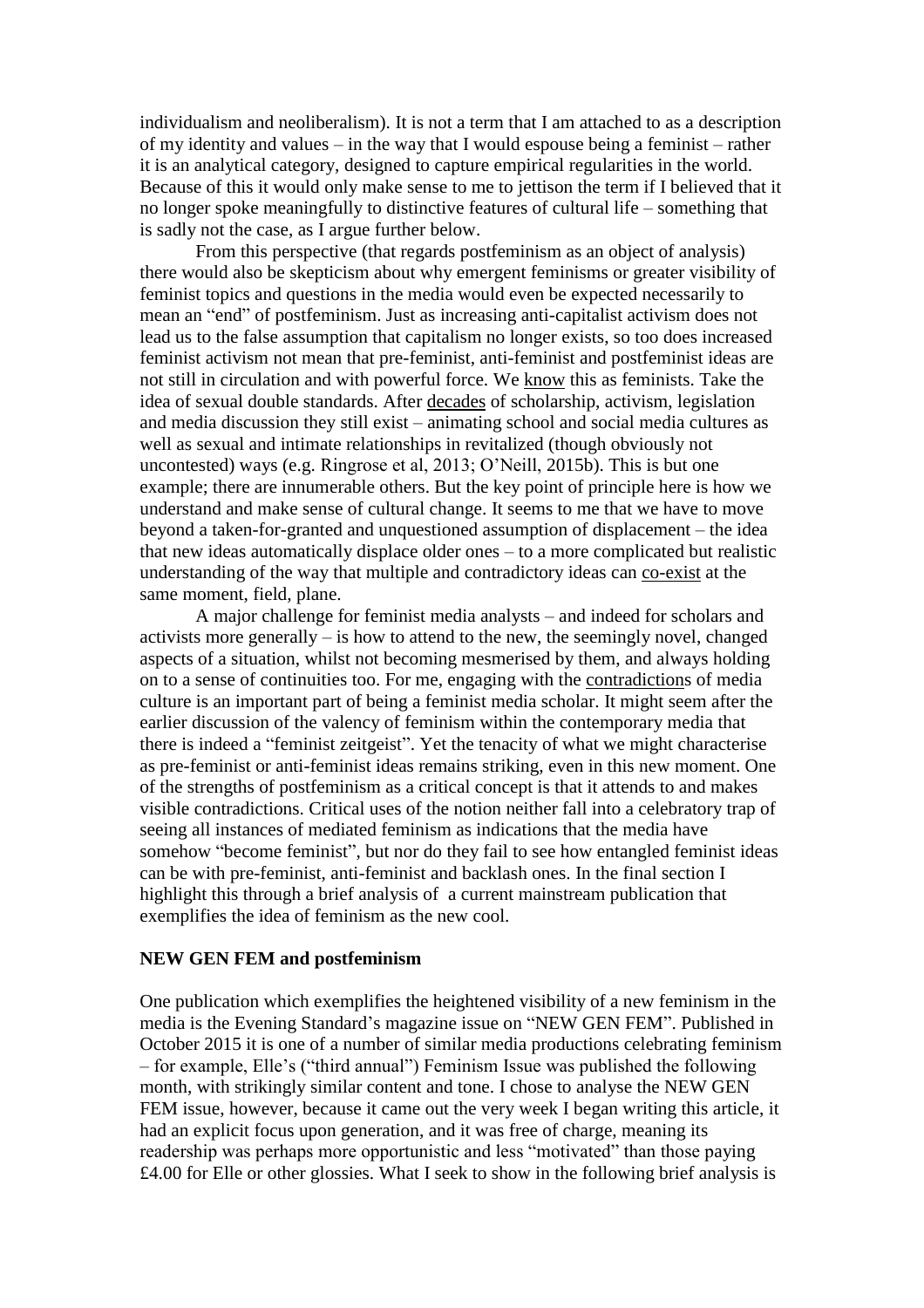how profoundly a postfeminist logic and sensibility structures the entirety of this ostensible celebration of feminism.

As noted at the start of this paper, the magazine issue is entirely framed in generational terms. After the bold and capitalised title across the front page, inside the editorial page is headlined: "WOMEN"S HOUR: The time is right to celebrate the new feminist generation". But the reader turning to the publication to gain some understanding of new generation feminism may find it a frustrating or at least perplexing experience. The feminism reported on and depicted here is oddly contentless – indeed, in article after article, the journalists and the women they are interviewing seem not only uninterested in specifying what being a feminist means to them, but actively resistant. In an article titled "Fem.Com", one of the "new media brands giving feminism a fresh spin" is Pool.com, run and owned by broadcaster Lauren Laverne and former *Red* (magazine) editor Sam Baker:

> The site doesn't have a political view, Laverne stresses, but it's feminist because they are: "I don't know what it's like to make a website and not be a feminist. For me, though, what was important was to create a platform for new women's voices" (2015, 16)

This statement is typical of the magazine as a whole, in which any attempt to explore the meaning of feminism is conspicuous by its absence. Instead, "feminism" is signalled or communicated in three main ways in the magazine. First, it is conveyed through a warm and enthusiastic embrace of all things female – by "championing" women and "celebrating" their "intelligence", "beauty" and "confidence". The tonal quality of the magazine leaves a positive glow, as feminism becomes a "cheer word" unimpeachable, but also devoid of substance; we are simply informed that it is "having a moment". Secondly, feminism is signified in what has been described as a distinctly postfeminist fashion through an attitudinal pose of assertiveness and defiance. Angela McRobbie (2009) has discussed this in relation to the postfeminist embrace of practices such as white weddings, hen nights and the taking of male surnames in heterosexual marriages. Here, though, in an interesting shift, it is deployed to claim a feminist identity. If the first way of signifying feminism can be termed in shorthand "you go girls!", this second is the repeated celebrity claim "I am not afraid to call myself a feminist" – a claim that turns attention away from what being a feminist is or might be, instead refocusing it on the courage and defiance of the models, actresses or other celebrities who would dare to own this identity.

The third signifier of feminism involves the use of a lexicon and iconography borrowed from activist feminism, yet put to work in the service of ideas and perspectives that apparently offer little or no real challenge to gender power relations – again a distinctively postfeminist move. An iconic example is the use throughout the magazine of the feminist "fist" symbol, but here rendered in bright pink, and with long varnished fingernails – in a way that forms a suture between an earlier feminist radicalism and a female self presentation style organised around girliness or traditional femininity. It is the articulation between these two sets of meanings that, in my view, makes it distinctively postfeminist. The language used throughout the magazine is fascinating in this respect, communicating ideas of struggle and radical transformation – the terms "revolutionary", "trailblazing" and "gender politics" are liberally used. Yet the so-called "gender warriors" turn out to include "media mogul Tina Brown" and Liberal Democrat politician Nick Clegg – neither of whom I would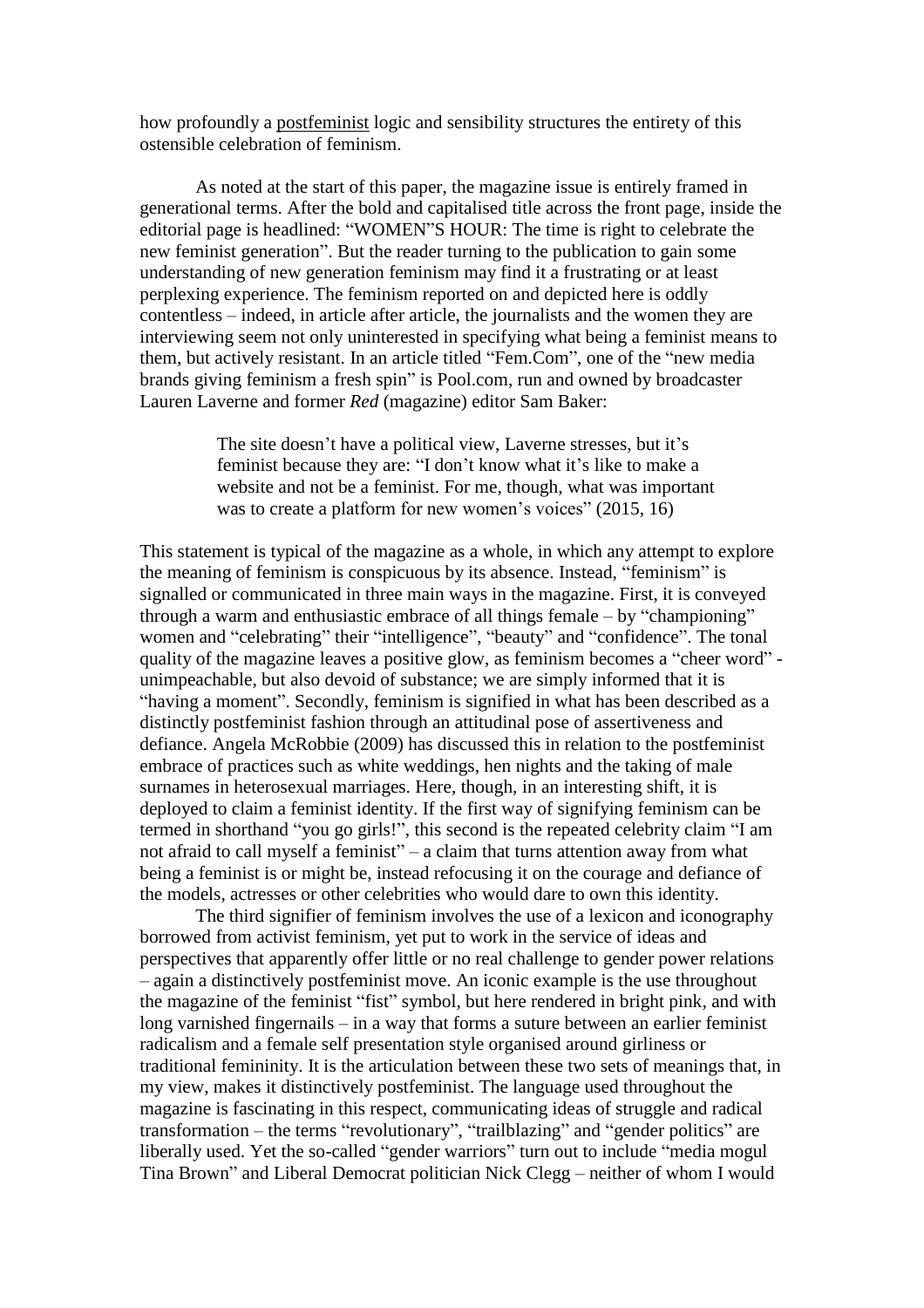regard as particularly "revolutionary". At number one, the list has Carey Mulligan for playing a feminist in the film *Suffragette*.

More generally, the impression given of the feminism being promoted is that it is deeply corporate and sits comfortably with neoliberal capitalism. I have already cited one of the digital feminist teams profiled; another is *The Debrief* run by former *Grazia* (magazine) staff. In 2012 the two were "given an internal brief to examine the Millennial audience" and, after speaking with young women in the UK, "they felt there was a gap in the market" so they set up *The Debrief*. They say of their ideal reader: "This woman was on Mail Online, frittering away 10 minutes looking at Michelle Keegan's bikini body and then feeling dirty about it. Then she would top up on The Guardian". Now through *The Debrief* she can get her celebrity and beauty news and her "serious" news in one place. Sound like most of the magazines in the market? Let's just say I don't think patriarchal capitalism will be quaking in its boots.

Most mainstream women's magazines are framed around a perspective located in the worlds of fashion, media and corporate culture. This celebration of new feminism is no exception –celebrity status is required even to count as an "activist". It is heartening to see a greater diversity of women represented in the list of those "battling gender inequality" – including a transgender woman and two black women (one framed as "FGM crusader" and the other as an "art agitator".) It might seem more challenging if two of the three were not also models. "Art agitator" Phoebe Collings-James apparently "makes work that challenges perceptions of race, sexuality and feminism", but this is presented in her own words as being about needing to challenge the fact that "anyone young, female and at all desirable looking is going to be passed over for not being serious". As long ago as 1992 Robert Goldman was deconstructing as "commodity feminism" the old L'Oreal ads asserting "Don't Hate Me Because I'm Beautiful". The campaign for stunningly attractive models to be taken seriously forms part of this same distinctly postfeminist trajectory. In the context of the magazine as whole it is significant for what it signals about new gen feminists' concerns, but also, crucially, for how it constructs the constitutive outside of feminism. Where are the concerns about low pay, about migration, about poverty? Where are the public sector workers in health or education or social services? Where are the activists who work in food banks, who campaign against deportations, who take to the streets to contest cuts in funding to disabled women or organisations supporting women who experience domestic violence? Perhaps they don't have enough models or A-listers in their midst.

Another element that is distinctly postfeminist is to be found in the cover story about British Indian model Neelam Gill. The article replays a familiar script of rags to riches, in which sexism and racism within the fashion industry are mentioned, but largely said to have been overcome through individual hard work and changing attitudes. Gill's interview is notable in pointing to the continued racism implicit in only having "one black, Asian or Indian girl" in a show, but her aspiration is a postfeminist one: "I would love to see a British Indian girl do a Victoria"s Secret show. I would love it to be me". She clarifies how this sits with her feminism: you can be a feminist and do a shoot in a bikini. In fact that is empowering".

"Empowerment" and "choice" crop up repeatedly through the magazine. Whilst they are neither new nor uncommon words, they have been extensively discussed as motifs of postfeminism (Gill, 2007; 2008; Gill and Donaghue, 2013; Hamilton and Burkett, 2012; Banet-Weiser, 2015a, 2015b). Breanne Fahs (2011, 276) writes: "Of all the dangerous patterns I have observed... the one that seems most problematic and troubling… is the cultural tendency to twist and corrupt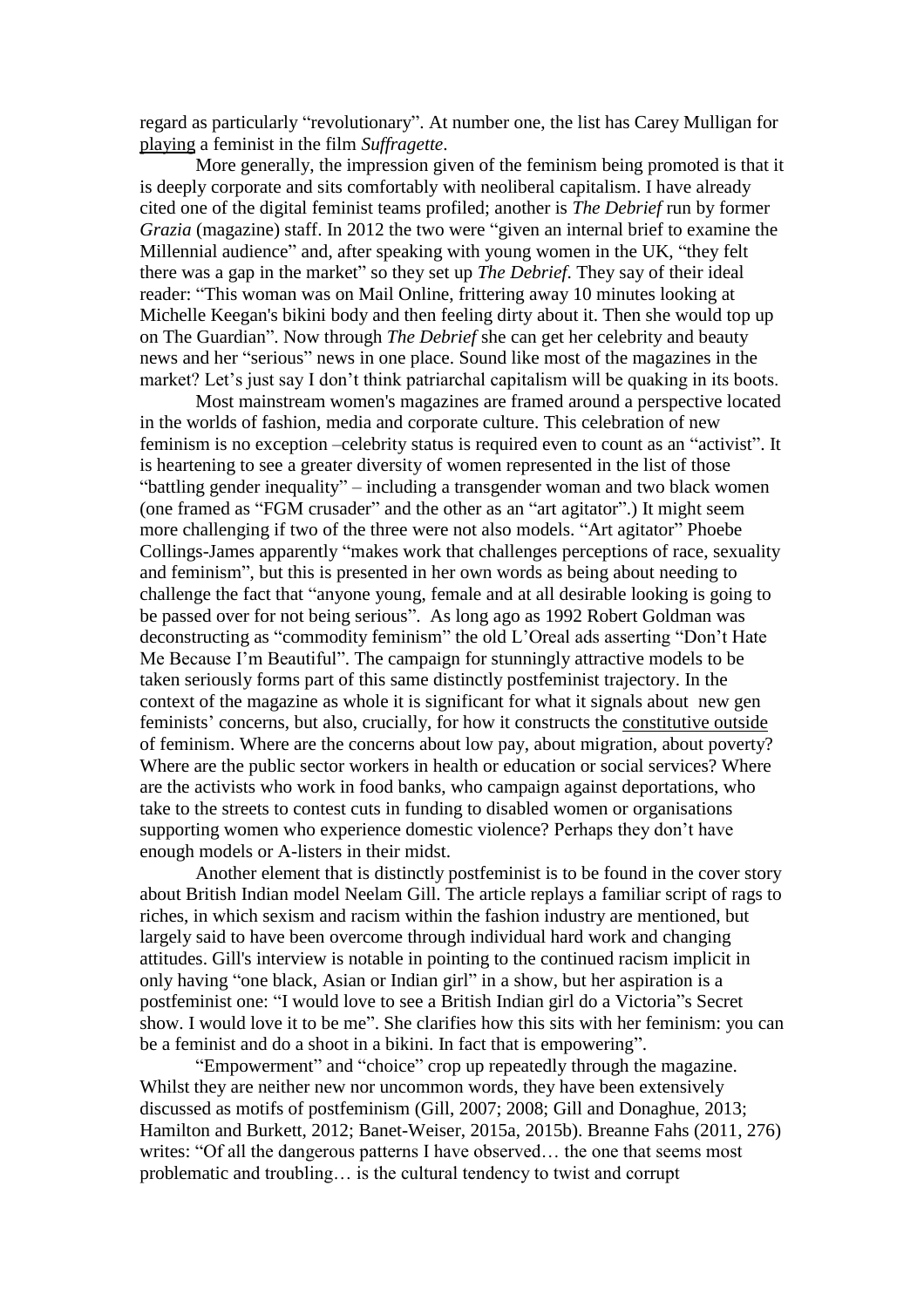empowerment discourses so they become clichéd, commodified, detrimental and ultimately disempowering". Choice in turn is a watchword repeatedly used to underscore the neoliberal fantasy that "anything can be achieved" if the right choices and "correct disposition has been adopted" (Gilroy, 2013:26). These lexical selections repeatedly turn attention away from social transformation onto individual entrepreneurialism. Choices celebrated in postfeminist-inflected media are those such as "the freedom to run in heels" and the "right to wear red lipstick". In this magazine they are given a "feisty" twist through the use of a popular vernacular – FOMO (fear of missing out), NFI'd (not fucking invited), "beef" (argument), and so on: "What do generations Gill and Grand wear to work?" the editorial asks "Anything they want, obvs". Yeah obvs!

Finally, a postfeminist sensibility is evident in the suggestion that equality has been achieved – indeed, superceded – perhaps the most well-documented feature of postfeminism and discussed in detail by feminist media scholars (e.g. Tasker and Negra, 2007; McRobbie, 2009; Scharff, 2013).This is seen even on the cover in the designation of Neelam Gill as a "Top Girl" – and one in an industry where "women earn more". The editorial says: "For Neelam Gill's generation it is a no-brainer. Intelligent, articulate and beautiful, our cover star sees no reason to apologise for outearning the men in her industry. You go, Gill!" Such sentiments are almost the definition of postfeminist – the way she is characterised, the defiant tone (she's not going to apologise), and the way this is tied into the idea that not only has the pay gap disappeared, but it is actually men who are losing out now. This resonates with the broadly postfeminist characterisation of men elsewhere in the magazine – especially in the dating advice section – in which they are cast as hapless-yet-essentially-benign losers just trying to make their way in a world in which women have decisively rewritten The Rules. It is also evident in the article about "Boyeurism", which gleefully reports yet another feminist turning of the tables: "ogling is no longer the preserve of boors – now forward-thinking women are indulging in male objectification too" (2015, 29). Is equal opportunities objectification the best we can do?

With all these feminist "successes" one might wonder why feminism is needed at all – and that perhaps accounts for the lack of substance to the feminism depicted here. Feminism appears as an identity that any young woman might like to have – it is stylish, defiant, funny, beautiful, confident, and it "champions" women – but what is really promoted in this magazine celebration of New (Gen) Feminism is, as I hope to have shown, a postfeminist sensibility.

### **Conclusion**

In this article I have sought to engage with a number of current ideas about feminism, postfeminism and generation. Responding to arguments that postfeminism has lost its critical force in a world in which feminism is increasingly promoted rather than repudiated I have made the case for keeping, rather than jettisoning, the notion of postfeminism. I have advanced this argument in three distinct ways. First I have made an attempt to complicate and problematize the notion of new feminist visibility to bring out some tensions and contradictions between circulating media versions of feminism, and also to stress the need to think together feminism with anti-feminism, postfeminism and revitalized misogyny. Secondly I have developed a theoretical defence of postfeminism, underscoring the term's force as a critical analytical category, and highlighting the importance for feminist media scholarship of terms that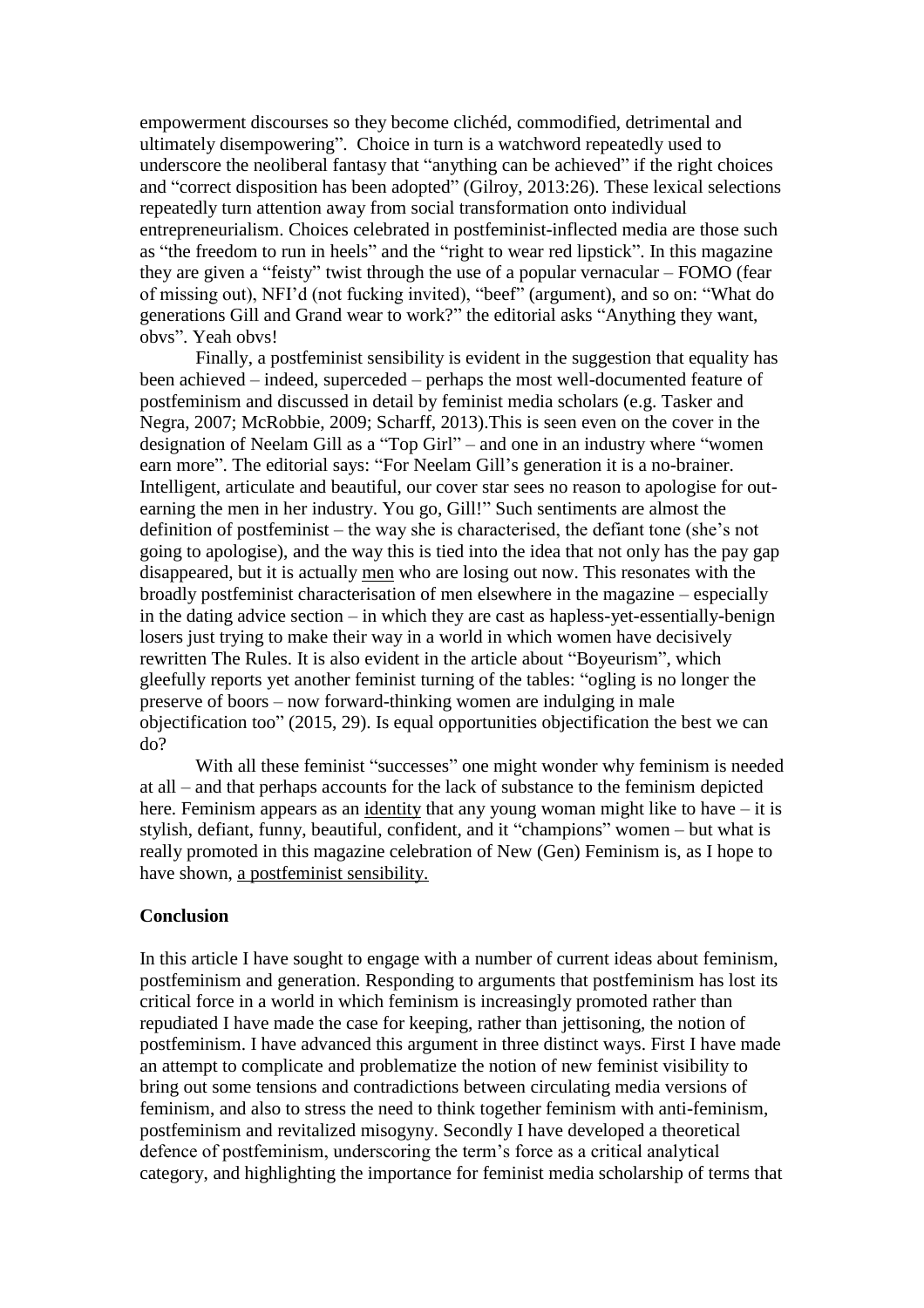can speak to continuity and change, and that understand cultural transformation as a complex and nuanced process in which new ideas do not simply displace existing ones. Finally I have used an empirical example to try to demonstrate the persistence and tenacity of a postfeminist sensibility – even in those media productions ostensibly claiming to celebrate a feminist "revolution". In this way I have attempted to demonstrate the value and utility of a continued attention to postfeminism.

Age undoubtedly needs to be taken more seriously in feminist intersectional scholarship. However, in understanding feminist positions, politics are much more significant than dates of birth- and certainly not reducible to age. In developing my argument here I have tried not to aggravate generational animosities, but rather – in a meta move – to draw attention to the way in which they may be animated both in academic writing and in media constructions of feminism – particularly in a world that so fetishizes "the new". It is important that we build feminist solidarities across and between generations. In my "feminist lifetime" I have seen two key concepts almost eradicated – "sexism" and "patriarchy" – only to re-emerge and be championed by younger generations of women with passion and efficacy. Our critical vocabularies matter. In recognizing the possibilities opened up by new feminisms and their heightened visibility, I hope this will not lead to the erasure of older terms which have represented a powerful means of grappling with this contradictory cultural moment. I look forward to the day when the constellation of values and ideas signalled by "postfeminism" no longer exert their chilling cultural force, but in the meantime, regrettably, we are a long way from being post-postfeminism.

# **Acknowledgements**

I am very grateful to Laura Garcia-Favaro, Elisabeth Kelan, Lia Litosseliti, Rachel O'Neill, Shani Orgad, Alison Phipps, Christina Scharff, Judith Willetts and two anonymous reviewers for their helpful comments on a draft of this article. I would also like to thank Rachel O'Neill for her invaluable editorial assistance.

### **Notes**

<sup>1</sup> A full discussion of this is beyond the scope of this article, but it is worth raising questions about how an overly positive evaluation of change – as for example in Eric Anderson's "inclusive masculinity theory" which suggests that homophobia is no longer a potent force in contemporary life – may work to forestall and disavow the need for change (O'Neill, 2015a). Likewise suggestions of a widespread feminist consciousness among young women can be used to block – as no longer necessary – equality initiatives in schools, social policy, etc in a manner that is decidedly postfeminist. In late 2015, there were calls to remove the teaching of feminism from the A-level history syllabus (Cassidy, 2015). I am grateful to Rachel O'Neill for this example.

<sup>2</sup> These types of articles garner thousands of comments and might be seen as a form of feminist 'baiting' by the media. They certainly trivialize feminism, somehow using the idea of the 'personal as political' as a way to repeatedly attempt to confine feminist debate to individual, micro decisions, which produce even more scrutiny and surveillance of women's choices, whilst systematically ignoring wider material inequalities.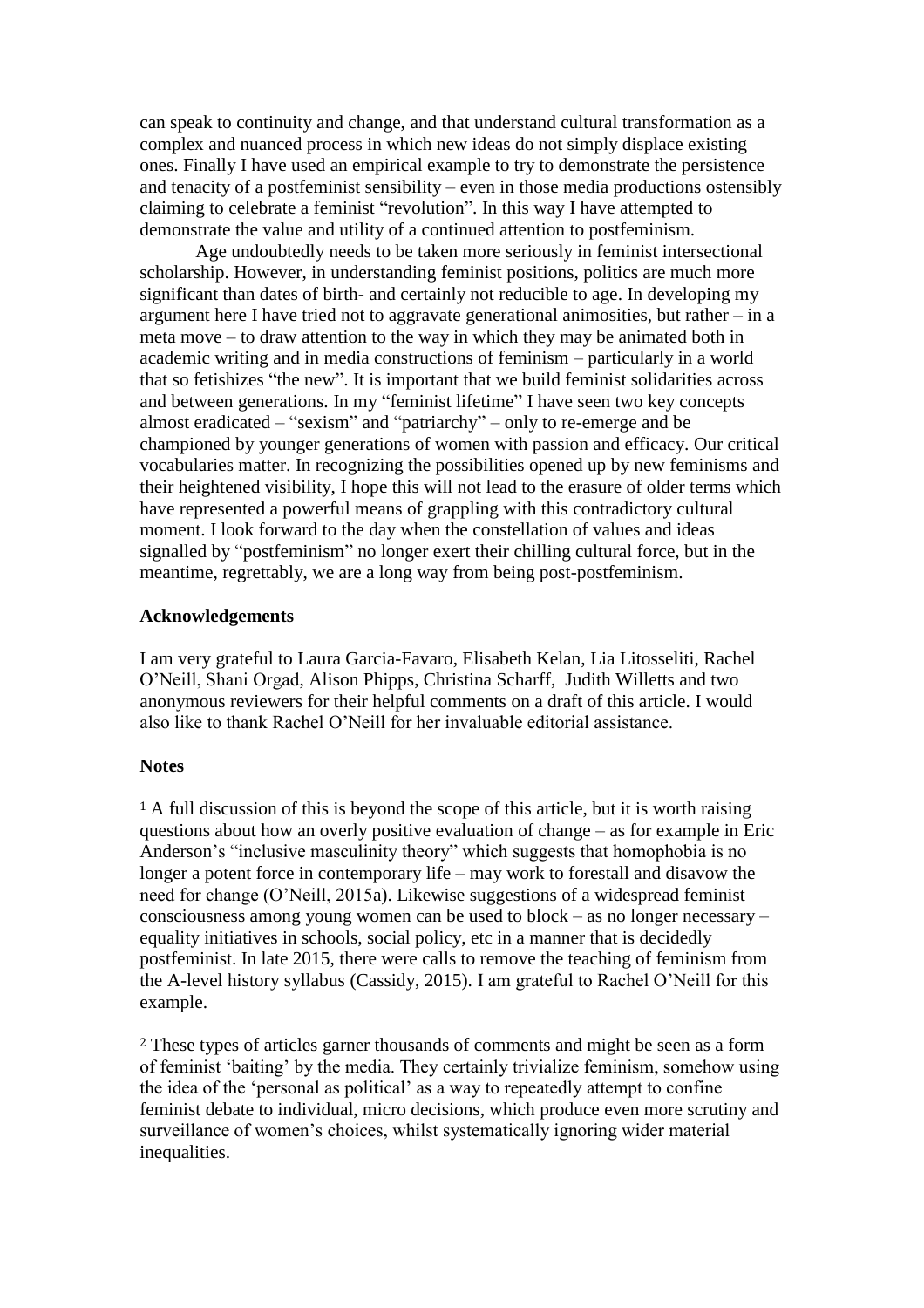<sup>3</sup> I am grateful to Shani Orgad for this example.

## **References**

Ahmed, Sara. 2010. *The Promise of Happiness.* Durham: Duke University Press.

- Allen, Kim, and Mendick, Heather. 2013. "Young People's Uses of Celebrity: Class, Gender and 'Improper' Celebrity." *Discourse: Studies in the Cultural Politics of Education* 34 (1): 77-93.
- Arthurs, Jane. 2003. "*Sex and the City* and Consumer Culture: Remediating Postfeminist Drama. *Feminist Media Studies* 3 (1): 83-98.
- Banet-Weiser, Sarah. 2012. *AuthenticTM: The politics of ambivalence in a brand culture*. New York: New York University Press.
- Banet-Weiser, Sarah. 2015a. "'Confidence You Can Carry!': Girls in Crisis and the Market for Girls' Empowerment Organizations." *Continuum* 29 (2): 182-193.
- Banet-Weiser, Sarah. 2015b. "Whom are we empowering? Popular feminism and the work of empowerment." Paper presented at Console-ing Passions, Dublin, June 18.
- Banet-Weiser, Sarah. 2015c. "Popular misogyny: A zeitgeist." *Culture Digitally*, online. Available at: [http://culturedigitally.org/2015/01/popular-misogyny-a](http://culturedigitally.org/2015/01/popular-misogyny-a-zeitgeist/)[zeitgeist/](http://culturedigitally.org/2015/01/popular-misogyny-a-zeitgeist/)
- BBC, 2015. "Sexism row over new UK passport design." November 3. Available at: <http://www.bbc.co.uk/news/uk-34710261>
- Brooks, Ann. 1997. *Postfeminisms: Feminism, Cultural Theory and Cultural Forms.* London: Routledge.
- Brunsdon, Charlotte. 2014. "On Being Made History." *Cultural Studies* 29 (1): 88-99.
- Butler, J. 2013. "For White Girls Only?: Postfeminism and the Politics of Inclusion." *Feminist Formations* 25 (1): 35-58.
- Burkett, Melissa, and Karine Hamilton. 2012. "Postfeminist Sexual Agency: Young Women's Negotiations of Sexual Consent." *Sexualities* 15 (7): 815-833.
- Cassidy, Sarah. 2015. "Feminism to be dropped from A-level syllabus under Department for Education plans". *The Independent,* November 19. Available at: [http://www.independent.co.uk/news/education/education-news/feminism-to-be](http://www.independent.co.uk/news/education/education-news/feminism-to-be-dropped-from-a-level-politics-syllabus-under-department-for-education-plans-a6740881.html)[dropped-from-a-level-politics-syllabus-under-department-for-education-plans](http://www.independent.co.uk/news/education/education-news/feminism-to-be-dropped-from-a-level-politics-syllabus-under-department-for-education-plans-a6740881.html)[a6740881.html](http://www.independent.co.uk/news/education/education-news/feminism-to-be-dropped-from-a-level-politics-syllabus-under-department-for-education-plans-a6740881.html)
- Coppock, V., Haydon, D. and Richter, I., (1995). *The illusions of post-feminism: New women, old myths*. Routledge.

### De Benedictis, S. (2016)

- Dejmanee, Tisha. 2015. "Consumption in the City: The Turn to Interiority in Contemporary Postfeminist Television." *European Journal of Cultural Studies* 19 (2): 119-133.
- Dolan, Joanna, and Estella Tincknell, eds. 2012. *Aging Femininities: Troubling Representations*. Newcastle upon Tyne: Cambridge Scholars Publishing.
- Donaghue, Ngaire. 2015. "Who Gets Played By 'The Gender Card'? A Critical Discourse Analysis of Coverage of Prime Minister Julia Gillard's Sexism and Misogyny Speech in the Australian Print Media." *Australian Feminist Studies*, 30 (84): 161-178.
- Dosekun, Simidele. 2015. "For Western Girls Only? Post-Feminism as Transnational Culture." *Feminist Media Studies* 15 (6): 960-975.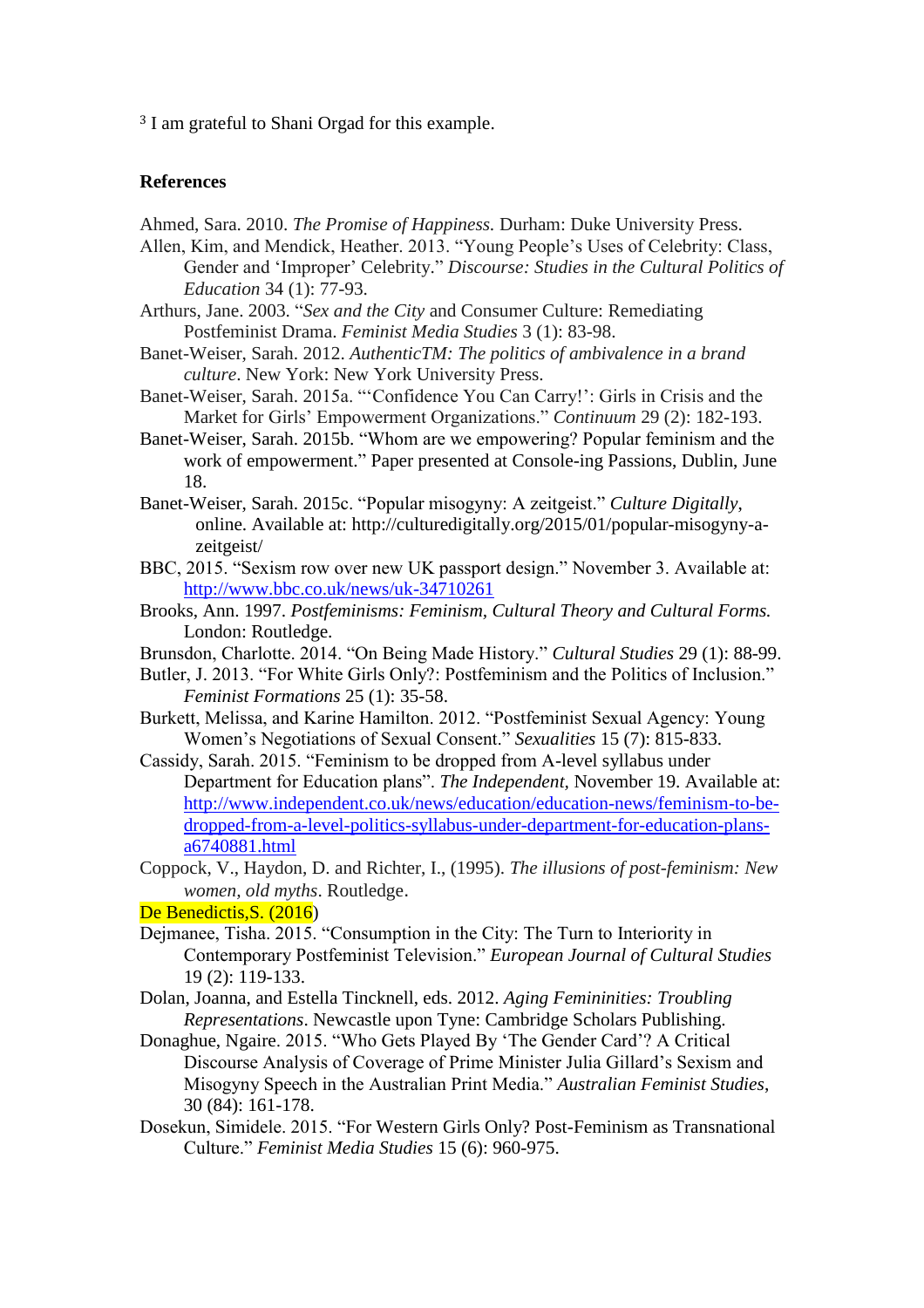- Elias, Ana, Rosalind Gill, and Christina Scharff, eds. 2016. *Aesthetic Labour: Beauty Politics in Neoliberalism.* London: Palgrave.
- Fahs, Breanne. 2011. *Performing Sex: The Making and Unmaking of Women's Erotic Lives*. Albany, NY: State University of New York Press.
- Fuller, Sean, and Catherine Driscoll. 2015. "HBO's *Girls*: Gender, Generation, and Quality Television." *Continuum* 29 (2) 253-262.
- Gamble, Sarah, ed. 2004. *The Routledge Companion to Feminism and Postfeminism*. London: Routledge.
- Gambino, Lauren. 2015. "Columbia University student carries rape protest mattress to graduation." *The Guardian*, May 19. Available at: [http://www.theguardian.com/us-news/2015/may/19/columbia-university-emma](http://www.theguardian.com/us-news/2015/may/19/columbia-university-emma-sulkowicz-mattress-graduation)[sulkowicz-mattress-graduation](http://www.theguardian.com/us-news/2015/may/19/columbia-university-emma-sulkowicz-mattress-graduation)
- Gamson, Joshua. 1998. *Freaks Talk Back: Tabloid Talk Shows and Sexual Nonconformity*. Chicago: University of Chicago Press.
- García-Favaro, L. 2016. 'Porn Trouble' On the Sexual Regime and Travels of Postfeminist Biologism. *Australian Feminist Studies*, 1-11.
- García-Favaro, L. 2016 'Just be confident girls!': Confidence chic as neoliberal governmentality. In Elias,A., Gill,R. & Scharff,C. (eds) *Aesthetic Labour: Beauty Politics in Neoliberalism*. London: Palgrave
- García-Favaro, Laura, and Rosalind Gill. 2015. "'Emasculation Nation has Arrived': Sexism Rearticulated in Online Responses to Lose the Lads' Mags Campaign." *Feminist Media Studies* online first: 1-19.
- Genz, Sabine, and Benjamin B. Brabon. 2009. *Postfeminism: Cultural Texts and Theories*. Edinburgh: Edinburgh University Press.
- Gilroy, Paul. 2013. "... We Got to Get Over Before We Go Under ... Fragments for a History of Black Vernacular Neoliberalism." *New Formations* 80/81: 23-38.
- Gill, Rosalind. 2007a. Gender and the Media. Cambridge: Polity
- Gill, Rosalind. 2007b. "Postfeminist Media Culture: Elements of a Sensibility." *European Journal of Cultural Studies* 10 (2): 147-166.
- Gill, Rosalind. 2008. "Empowerment/Sexism: Figuring Female Sexual Agency in Contemporary Advertising." *Feminism & Psychology* 18 (1): 35-60.
- Gill, Rosalind. Forthcoming. "The Cultural and Psychic Life of Postfeminism." *European Journal of Cultural Studies.*
- Gill, Rosalind, and Ngaire Donaghue. Forthcoming. "For Young Women Only? Thinking Age in Intersectional Understandings of Postfeminism**.** Under submission
- Gill, Rosalind, and Ana Sofia Elias. 2014. "'Awaken Your Incredible': Love Your Body Discourses and Postfeminist Contradictions." *International Journal of Media & Cultural Politics* 10 (2): 179-188.
- Gill, Rosalind and Shani Orgad. 2015 "The Confidence Cult(ure)." *Australian Feminist Studies.30.86*
- Gill, Rosalind, and Christina Scharff. 2011. *New Femininities: Postfeminism, Identity and Neoliberalism.* Basingstoke: Palgrave.
- Gwynne, Joel, and Nadine Muller. 2013. *Postfeminism and Contemporary Hollywood Cinema*. Basingstoke: Palgrave Macmillan.
- Goldman, Robert. 1992. *Reading Ads Socially*. London ; New York, Routledge.
- Hall, Stuart. 1996. "When was 'the Post-Colonial'? Thinking at the Limit." In *The Post-Colonial Question: Common Skies, Divided Horizons*, edited by Iain Chambers and Lidia Curti, 242-260. London: Routledge.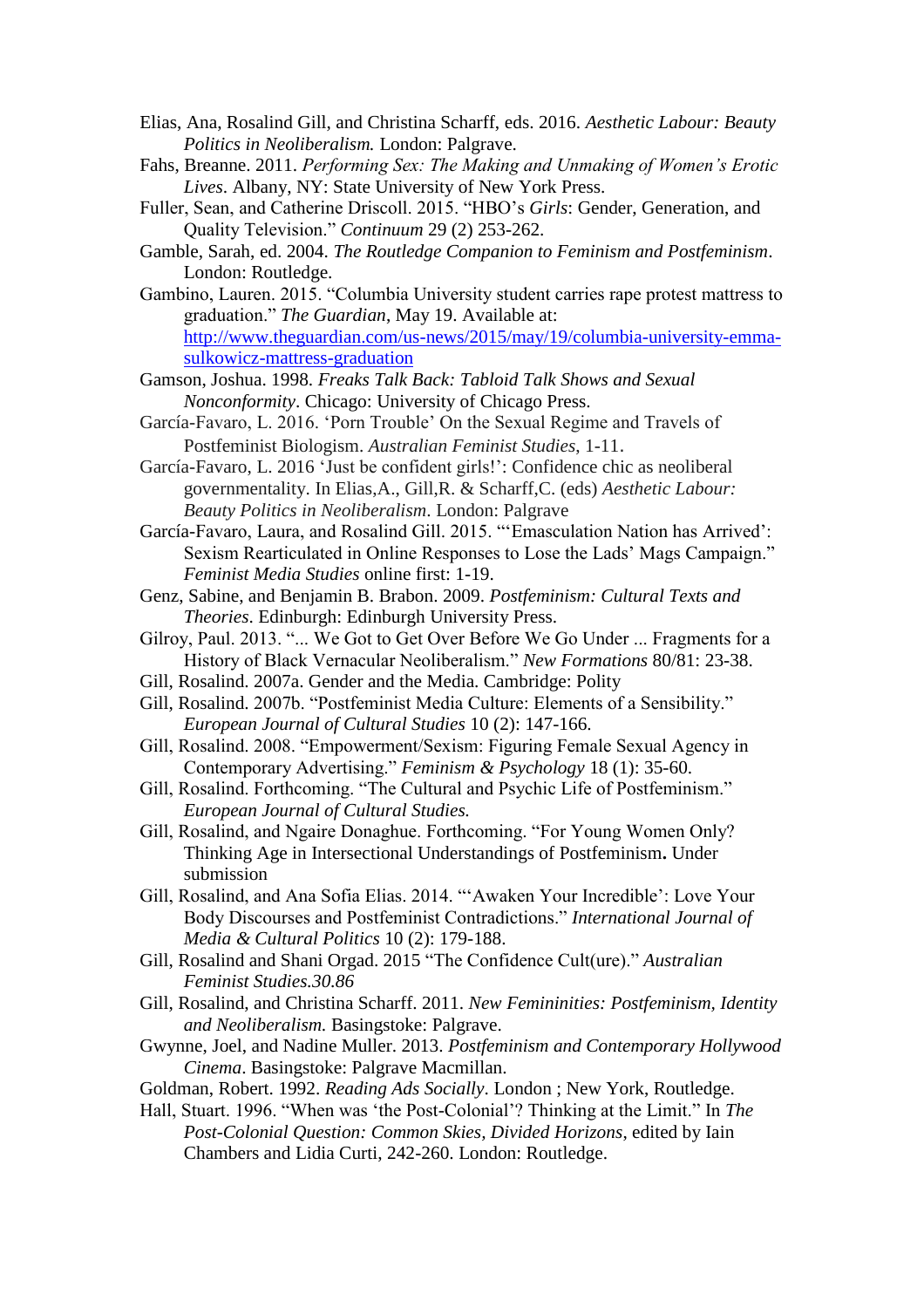Hamad, Hannah. 2014. *Postfeminism and Paternity in Contemporary US Film: Framing Fatherhood*. Abingdon, Oxon: Routledge.

- Hamad,Hannah & Taylor,Anthea. 2015 Introduction. Feminism and Celebrity Culture (Special Issue) *Celebrity Studies* 6:1 124-127.
- Hebdidge, Dick. 1988. *Hiding in the Light*. London: New York, Routledge.
- Heath, Joseph, and Andrew Potter. 2004. *The Rebel Sell: Why the Culture Can't be Jammed*. Toronto: Harper Collins.
- Hemmings, Clare. 2011. *Why Stories Matter: The Political Grammar of Feminist Theory*. London: Duke University Press.
- Hoskins, Tansy. 2014. *Stitched Up: The Anti-Capitalist Book of Fashion*. London: Pluto Press.
- hooks, bell. 2013. "Dig deep: Beyond *Lean In*". *The Feminist Wire* (online), October 28. Available at:<http://www.thefeministwire.com/2013/10/17973/>
- Jane, Emma A. 2014. "'Your a Ugly, Whorish, Slut': Understanding E-bile." *Feminist Media Studies* 14 (4): 531-546.
- Jermyn, Deborah, and Susan Holmes, eds. 2015. *Women, Celebrity and Cultures of Ageing.* Basingstoke: Palgrave.
- Jonsson, Terese. 2014. "White Feminist Stories: Locating Race in Representations of Feminism in The Guardian." *Feminist Media Studies,* 14 (6): 1012-1027.
- Kabeer, Naila. 2002. *The Power to Choose: Bangladeshi Women and Labour market Decisions in London and Dhaka*. London: Verso.
- Kay, Katty, and Claire Shipman. 2014. *The Confidence Code: The Science and Art of Self-Assurance – What Women Should Know*. New York: Harper Collins.
- Kelan, Elisabeth. 2009. *Performing Gender at Work*. New York: Palgrave Macmillan.
- Keller, Jessalynn and Maureen Ryan. 2014. "Call for Papers: Problematizing Postfeminism." Available at:<http://arcyp.ca/archives/4244>
- Keller, Jessalynn and Maureen Ryan. 2015. Call for Papers: Emergent Feminisms and the Challenge to Postfeminist Media Culture, circulated 12 May 2015
- Keller, J., & Ringrose, J. 2015. 'But then feminism goes out the window!': exploring teenage girls' critical response to celebrity feminism. *Celebrity Studies*, *6*(1), 132-135.
- Koffman, Ofra, Shani Orgad, and Rosalind Gill. 2015. "Girl Power and 'Selfie Humanitarianism'." *Continuum* 29 (2): 157-168.
- Lewis, Patricia, Ruth Simpson, and Yvonne Benschop, eds. 2016. Postfeminism and Organization.
- Lotz, Amanda D. 2001. "Postfeminist Television Criticism: Rehabilitating Critical Terms and Identifying Postfeminist Attributes." *Feminist Media Studies* 1 (1): 105-121.
- Lumby, Catharine. 2011. "Past the Post in Feminist Media Studies." *Feminist Media Studies* 11 (1): 95-100.
- Marks, Olivia. 2015. "Why did Sisters Uncut protest at the premier of Suffragette?" *The Guardian*, October 9. Available at: [http://www.theguardian.com/lifeandstyle/2015/oct/09/domestic-violence](http://www.theguardian.com/lifeandstyle/2015/oct/09/domestic-violence-campaigners-suffragette-movie-kanye-west)[campaigners-suffragette-movie-kanye-west](http://www.theguardian.com/lifeandstyle/2015/oct/09/domestic-violence-campaigners-suffragette-movie-kanye-west)
- Mendes, K. 2011. *Feminism in the News: Representations of the Women's Movement Since the 1960s*. Palgrave.
- McGuigan, Jim. 2006. "The Politics of Cultural Studies and Cool Capitalism." *Cultural Politics* 2 (2): 137-158.
- McRobbie, Angela. 2004. "Post-Feminism and Popular Culture." *Feminist Media Studies* 4 (3): 255-264.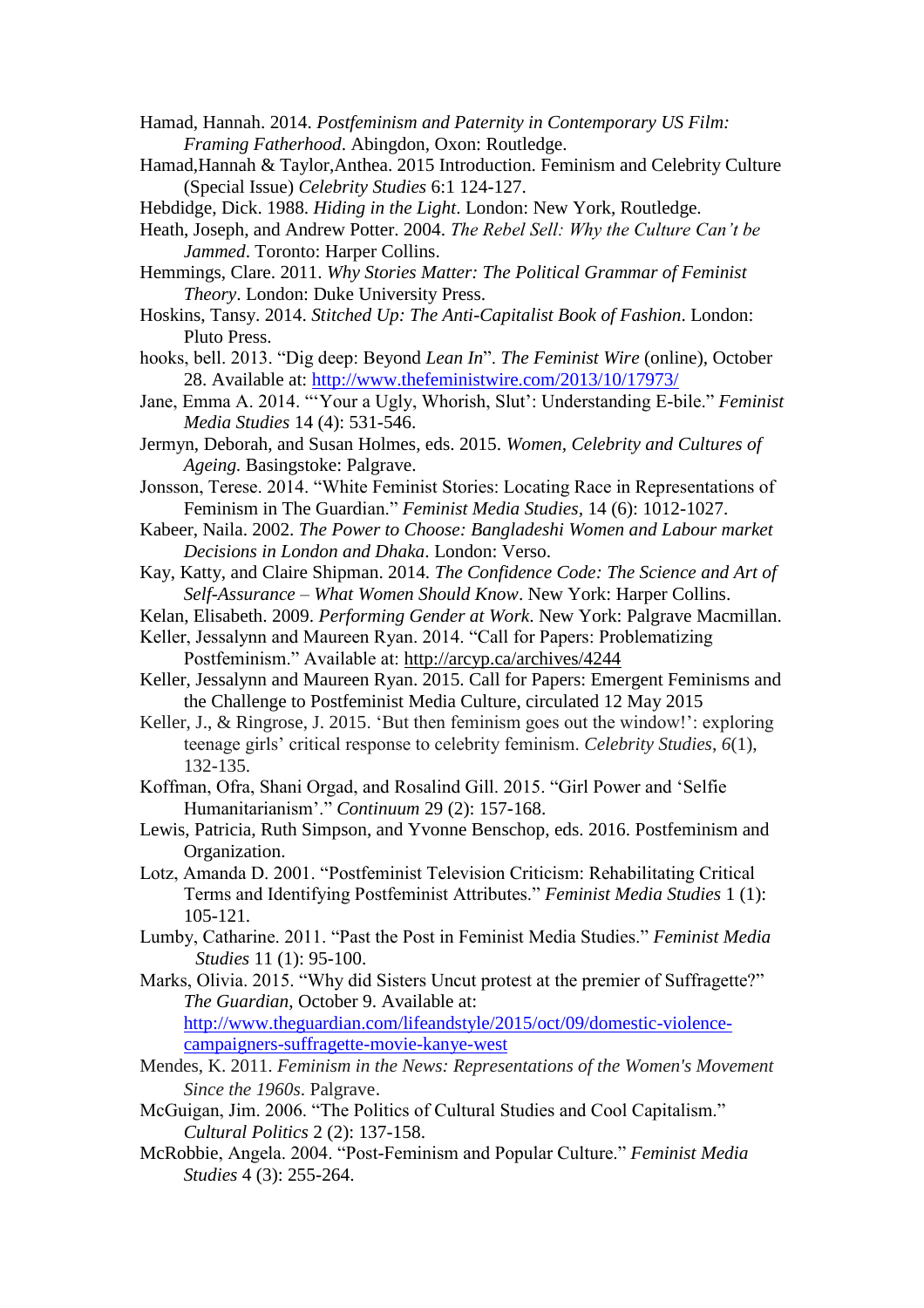- McRobbie, Angela. 2009. *The Aftermath of Feminism: Gender, Culture and Social Change*. London: Sage.
- McRobbie, Angela. 2015. "Notes on the Perfect: Competitive Femininity in Neoliberal Times." *Australian Feminist Studies* 30 (83): 3-20.
- Meers, Sharon, Joanna Strober. 2013. *Getting to 50/50: How Working Parents Can Have it All*. St Ives: Cleis Press.

Mendes, Kaitlynn. 2011. *Feminism in the News: Representations of the Women's Movement Since the 1960s*. Basingstoke: Palgrave.

Mendes, Kaitlynn D., Jessalynn Keller, and Jessica Ringrose. Forthcoming 2016. "Speaking 'Unspeakable Things': Documenting Digital Feminist Responses to Rape Culture." *Journal of Gender Studies.* 

Modleski, Tania. 1991. *Feminism Without Women: Culture and Criticism in a 'Postfeminist' Age*. London: Routledge.

Mohanty, Chandra Talpade. 1988. "Under Western Eyes: Feminist Scholarship and Colonial Discourses." *Feminist Review* 30: 61-88.

Moseley, Rachel and Jacinda Read. 2002. "Have it Ally: Popular Television and (Post)Feminism." *Feminist Media Studies* 2 (2): 231-250.

- Nathanson, E., 2013. *Television and Postfeminist Housekeeping: No Time for Mother*. Routledge.
- Negra, Diane, and Yvonne Tasker, eds. 2014. *Gendering the Recession: Media and Culture in an Age of Austerity*. London: Duke University Press.
- Negra, D. (2009). *What a Girl Wants?: Fantasizing the Reclamation of Self in Postfeminism*. Routledge.
- Negra, Diane. 2014. "Claiming Feminism: Commentary, Autobiography and Advice Literature for Women in the Recession." *Journal of Gender Studies* 23 (3): 275- 286.
- O'Neill, Rachel. 2015a. "Whither Critical Masculinity Studies? Notes on Inclusive Masculinity Theory, Postfeminism, and Sexual Politics." *Men and Masculinities*, 18 (1): 100-120.
- O'Neill, Rachel. 2015b. "The Work of Seduction: Intimacy and Subjectivity in the London 'Seduction Community." *Sociological Research Online,* 20 (4): 5.
- O'Neill, Rachel. Forthcoming 2016. "The Aesthetics of Sexual Discontent: Notes from the London 'Seduction Community'." In *Aesthetic Labour: Beauty Politics in Neoliberalism,* edited by Ana Sofia Elias, Rosalind Gill, and Christina Scharff. Basingstoke: Palgrave.

Orgad, Shani, and Sara De Benedictis. 2015. "The 'Stay-at-Home' Mother, Postfeminism and Neoliberalism: Content Analysis of UK News Coverage." *European Journal of Communication* 30 (4): 418-436.

Ortner, Sherry B. 2014. "Too Soon for Post-Feminism: The Ongoing Life of Patriarchy in Neoliberal America." *History and Anthropology* 25 (4): 530-549.

- Phipps, A., 2014. *The politics of the body: Gender in a neoliberal and neoconservative age*. Polity
- Projansky, Sarah. 2001. *Watching Rape: Film and Television in Postfeminist Culture*. New York: NYU Press.

Radner, Hilary. 2011. *Neo-Feminist Cinema: Girly Films, Chick Flicks, and Consumer Culture*. Oxon: Routledge.

Ringrose, Jessica. 2013. *Postfeminist Education? Girls and the Sexual Politics of Schooling*. London: Routledge.